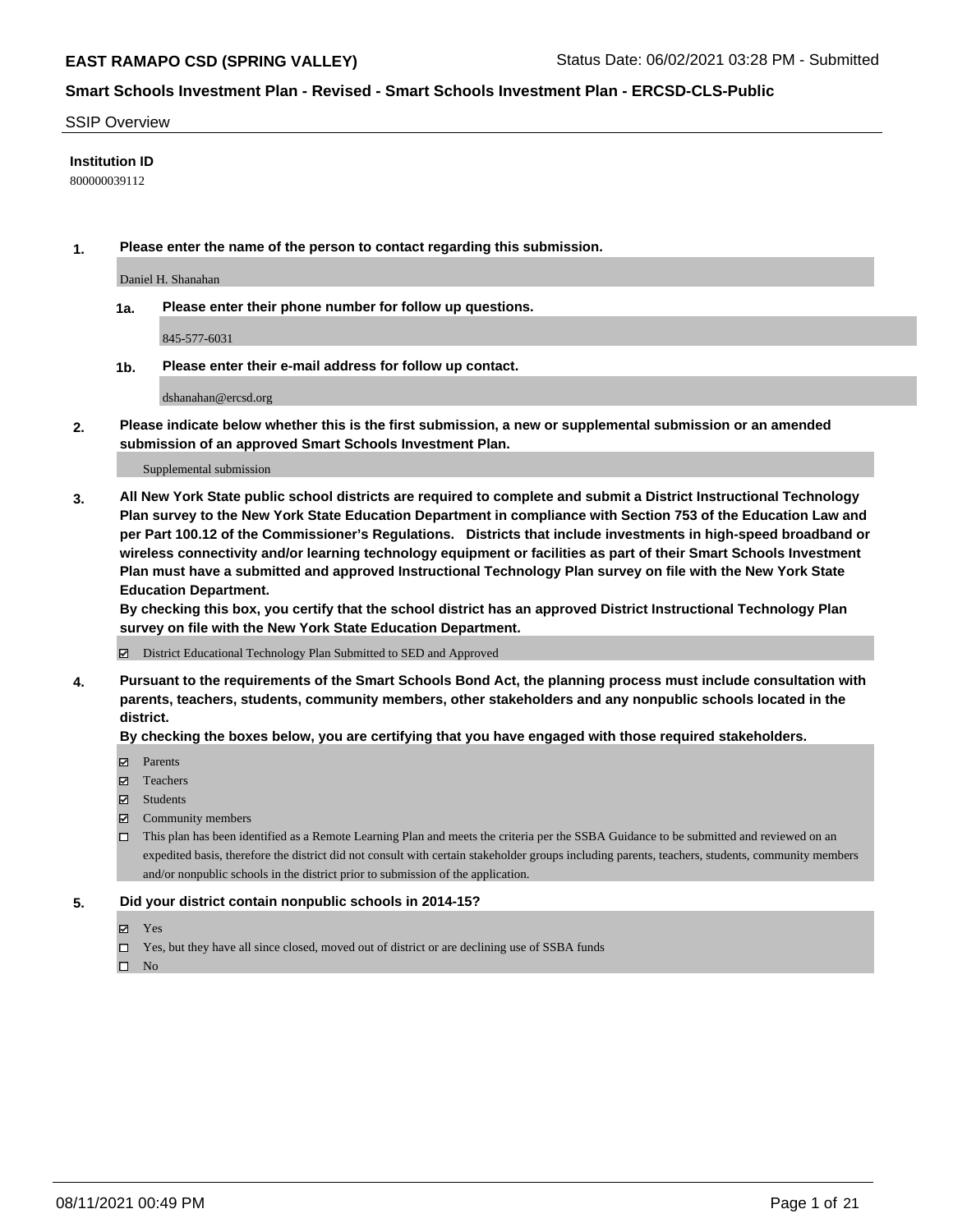#### SSIP Overview

**6. Certify that the following required steps have taken place by checking the boxes below:**

- The district developed and the school board approved a preliminary Smart Schools Investment Plan.
- The preliminary plan was posted on the district website for at least 30 days. The district included an address to which any written comments on the plan should be sent.
- The school board conducted a hearing that enabled stakeholders to respond to the preliminary plan. This hearing may have occured as part of a normal Board meeting, but adequate notice of the event must have been provided through local media and the district website for at least two weeks prior to the meeting.
- The district prepared a final plan for school board approval and such plan has been approved by the school board.
- $\boxtimes$  The final proposed plan that has been submitted has been posted on the district's website.
- This Plan has been identified as a Remote Learning Plan and meets the criteria per the SSBA Guidance to be submitted and reviewed on an expedited basis, therefore this plan has not met certain stakeholder engagement requirements including, consulting with nonpublic schools in advance of plan submission, having the school board conduct a hearing on the plan and/or posting the plan to the district website for a minimum of 30 days. This district will post the Remote Learning Plan to the district's website upon submission of the application.
- **6a. Please upload the proposed Smart Schools Investment Plan (SSIP) that was posted on the district's website, along with any supporting materials. Note that this should be different than your recently submitted Educational Technology Survey. The Final SSIP, as approved by the School Board, should also be posted on the website and remain there during the course of the projects contained therein.**

EASTRAMAPOCSD.pdf Preliminary-SMART-School--Investment-Plan.pdf

**6b. Enter the webpage address where the final Smart Schools Investment Plan is posted. The Plan should remain posted for the life of the included projects.**

https://www.ercsd.org/site/default.aspx?PageType=3&DomainID=44&ModuleInstanceID=5783&ViewID=6446EE88-D30C-497E-9316- 3F8874B3E108&RenderLoc=0&FlexDataID=23930&PageID=378

**7. Please enter an estimate of the total number of students and staff that will benefit from this Smart Schools Investment Plan based on the cumulative projects submitted to date.**

10,600

**8. An LEA/School District may partner with one or more other LEA/School Districts to form a consortium to pool Smart Schools Bond Act funds for a project that meets all other Smart School Bond Act requirements. Each school district participating in the consortium will need to file an approved Smart Schools Investment Plan for the project and submit a signed Memorandum of Understanding that sets forth the details of the consortium including the roles of each respective district.**

 $\Box$  The district plans to participate in a consortium to partner with other school district(s) to implement a Smart Schools project.

**9. Please enter the name and 6-digit SED Code for each LEA/School District participating in the Consortium.**

| Partner LEA/District | <b>ISED BEDS Code</b> |
|----------------------|-----------------------|
| (No Response)        | (No Response)         |

**10. Please upload a signed Memorandum of Understanding with all of the participating Consortium partners.**

(No Response)

**11. Your district's Smart Schools Bond Act Allocation is:**

\$6,105,668

#### **12. Final 2014-15 BEDS Enrollment to calculate Nonpublic Sharing Requirement**

|            | Public Enrollment | Nonpublic Enrollment | Total Enrollment | Nonpublic Percentage |
|------------|-------------------|----------------------|------------------|----------------------|
| Enrollment | 8,497             | 22,895               | 31.392.00        | 72.93                |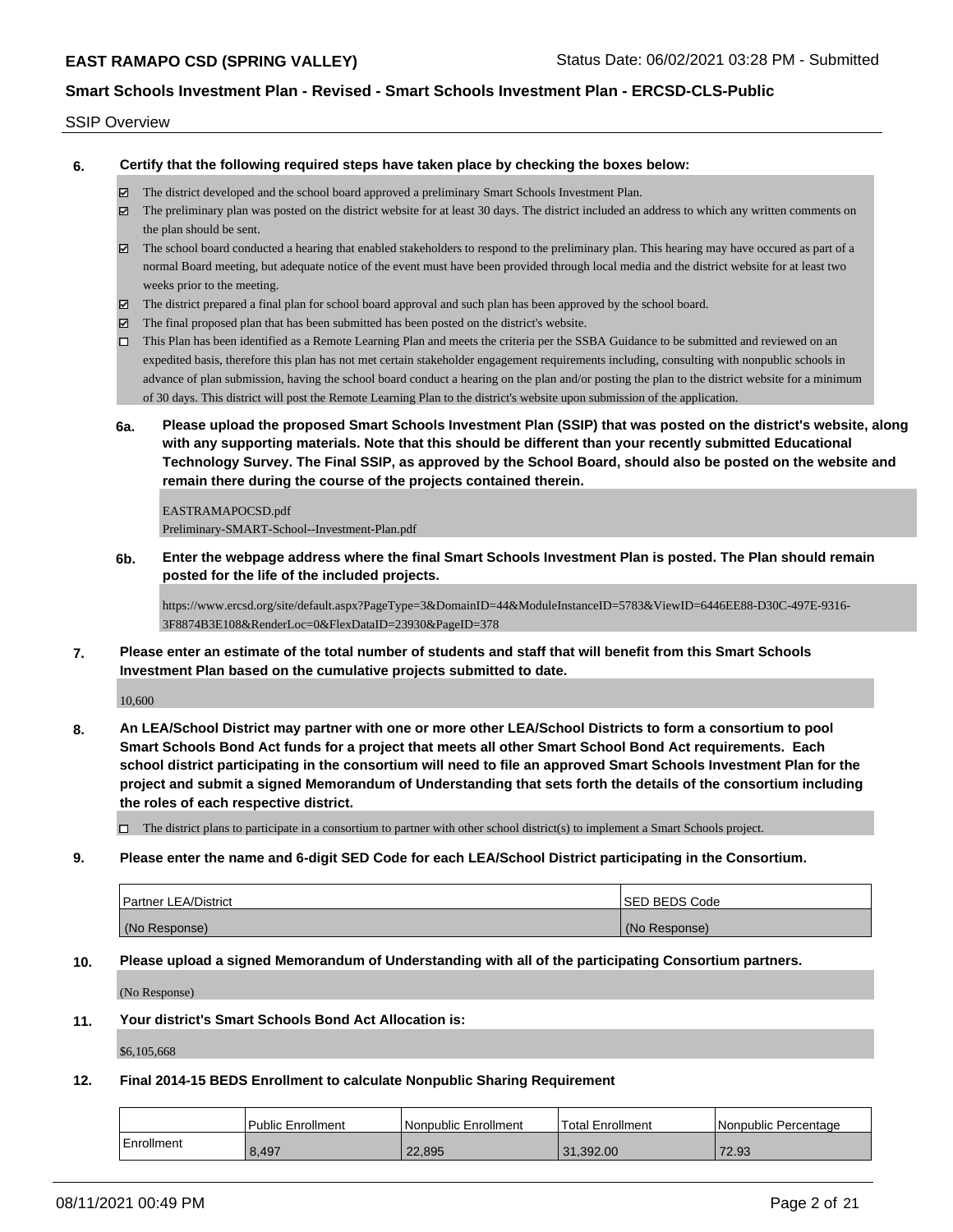SSIP Overview

**13. This table compares each category budget total, as entered in that category's page, to the total expenditures listed in the category's expenditure table. Any discrepancies between the two must be resolved before submission.**

|                                          | Sub-Allocations | <b>Expenditure Totals</b> | <b>Difference</b> |
|------------------------------------------|-----------------|---------------------------|-------------------|
| <b>School Connectivity</b>               | 0.00            | 0.00                      | 0.00              |
| Connectivity Projects for<br>Communities | 0.00            | 0.00                      | 0.00              |
| Classroom Technology                     | 545,935.00      | 545,935.00                | 0.00              |
| Pre-Kindergarten Classrooms              | 0.00            | 0.00                      | 0.00              |
| Replace Transportable<br>Classrooms      | 0.00            | 0.00                      | 0.00              |
| <b>High-Tech Security Features</b>       | 0.00            | 0.00                      | 0.00              |
| Nonpublic Loan                           | 1,471,011.16    | 1,471,011.16              | $-0.00$           |
| Totals:                                  | 2,016,946       | 2,016,946                 | -0                |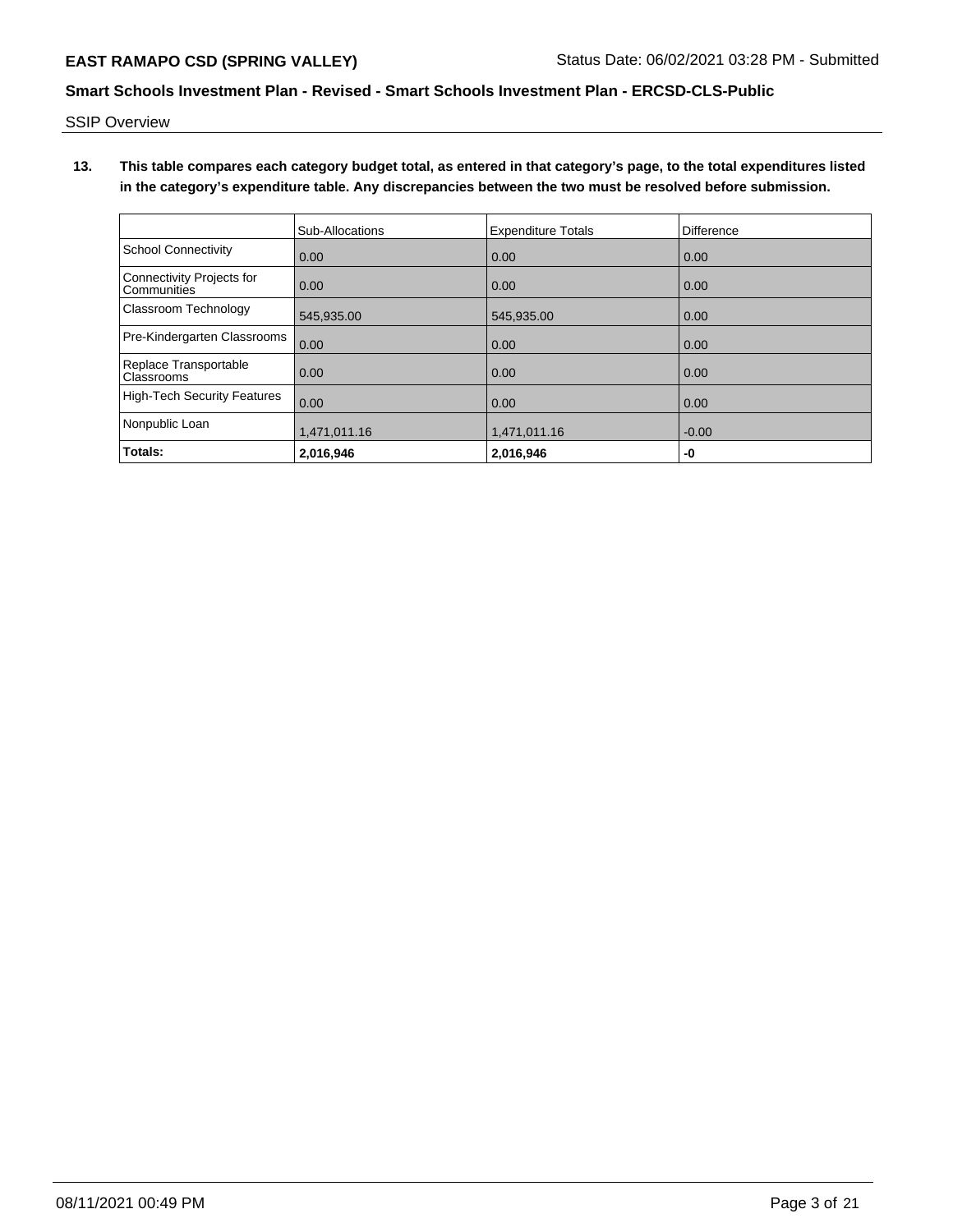School Connectivity

- **1. In order for students and faculty to receive the maximum benefit from the technology made available under the Smart Schools Bond Act, their school buildings must possess sufficient connectivity infrastructure to ensure that devices can be used during the school day. Smart Schools Investment Plans must demonstrate that:**
	- **• sufficient infrastructure that meets the Federal Communications Commission's 100 Mbps per 1,000 students standard currently exists in the buildings where new devices will be deployed, or**
	- **• is a planned use of a portion of Smart Schools Bond Act funds, or**
	- **• is under development through another funding source.**

**Smart Schools Bond Act funds used for technology infrastructure or classroom technology investments must increase the number of school buildings that meet or exceed the minimum speed standard of 100 Mbps per 1,000 students and staff within 12 months. This standard may be met on either a contracted 24/7 firm service or a "burstable" capability. If the standard is met under the burstable criteria, it must be:**

**1. Specifically codified in a service contract with a provider, and**

**2. Guaranteed to be available to all students and devices as needed, particularly during periods of high demand, such as computer-based testing (CBT) periods.**

**Please describe how your district already meets or is planning to meet this standard within 12 months of plan submission.**

(No Response)

**1a. If a district believes that it will be impossible to meet this standard within 12 months, it may apply for a waiver of this requirement, as described on the Smart Schools website. The waiver must be filed and approved by SED prior to submitting this survey.**

 $\Box$  By checking this box, you are certifying that the school district has an approved waiver of this requirement on file with the New York State Education Department.

**2. Connectivity Speed Calculator (Required). If the district currently meets the required speed, enter "Currently Met" in the last box: Expected Date When Required Speed Will be Met.**

|                  | l Number of     | Required Speed | Current Speed in | Expected Speed | <b>Expected Date</b>                    |
|------------------|-----------------|----------------|------------------|----------------|-----------------------------------------|
|                  | <b>Students</b> | lin Mbps       | <b>Mbps</b>      | to be Attained | When Reauired                           |
|                  |                 |                |                  |                | l Within 12 Months ISpeed Will be Met l |
| Calculated Speed | 9.230           | 923.00         | 1.5 GB Mbps      | 4 GB Mbps      | Have already Met                        |

**3. Describe how you intend to use Smart Schools Bond Act funds for high-speed broadband and/or wireless connectivity projects in school buildings.**

(No Response)

**4. Describe the linkage between the district's District Instructional Technology Plan and how the proposed projects will improve teaching and learning. (There should be a link between your response to this question and your responses to Question 1 in Section IV - NYSED Initiatives Alignment: "Explain how the district use of instructional technology will serve as a part of a comprehensive and sustained effort to support rigorous academic standards attainment and performance improvement for students."** 

**Your answer should also align with your answers to the questions in Section II - Strategic Technology Planning and the associated Action Steps in Section III - Action Plan.)**

(No Response)

**5. If the district wishes to have students and staff access the Internet from wireless devices within the school building, or in close proximity to it, it must first ensure that it has a robust Wi-Fi network in place that has sufficient bandwidth to meet user demand.**

**Please describe how you have quantified this demand and how you plan to meet this demand.**

(No Response)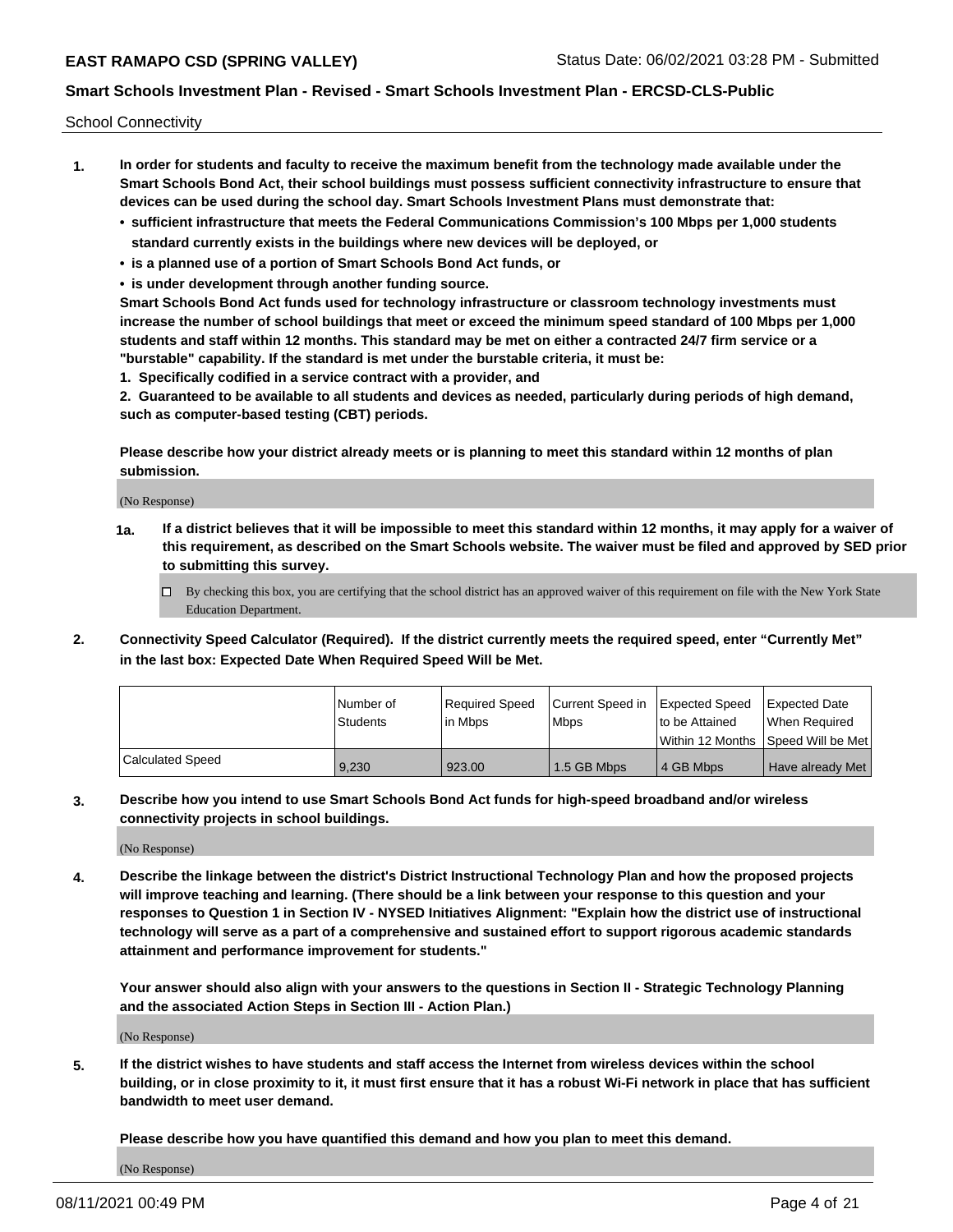School Connectivity

**6. Smart Schools plans with any expenditures in the School Connectivity category require a project number from the Office of Facilities Planning. Districts must submit an SSBA LOI and receive project numbers prior to submitting the SSIP. As indicated on the LOI, some projects may be eligible for a streamlined review and will not require a building permit.**

**Please indicate on a separate row each project number given to you by the Office of Facilities Planning.**

| Project Number |  |
|----------------|--|
| (No Response)  |  |

**7. Certain high-tech security and connectivity infrastructure projects may be eligible for an expedited review process as determined by the Office of Facilities Planning.**

### **Was your project deemed eligible for streamlined review?**

(No Response)

## **8. Include the name and license number of the architect or engineer of record.**

| Name          | License Number |
|---------------|----------------|
| (No Response) | (No Response)  |

### **9. Public Expenditures – Loanable (Counts toward the nonpublic loan calculation)**

| Select the allowable expenditure type.<br>Repeat to add another item under each type. | <b>PUBLIC</b> Items to be<br>l Purchased | Quantity           | Cost Per Item    | <b>Total Cost</b> |
|---------------------------------------------------------------------------------------|------------------------------------------|--------------------|------------------|-------------------|
| (No Response)                                                                         | (No Response)                            | l (No<br>Response) | (No<br>Response) | $\overline{0.00}$ |
|                                                                                       |                                          | 0                  | 0.00             |                   |

## **10. Public Expenditures – Non-Loanable (Does not count toward nonpublic loan calculation)**

| Select the allowable expenditure<br>type.<br>Repeat to add another item under<br>each type. | <b>PUBLIC</b> Items to be purchased | Quantity      | Cost per Item | <b>Total Cost</b> |
|---------------------------------------------------------------------------------------------|-------------------------------------|---------------|---------------|-------------------|
| (No Response)                                                                               | (No Response)                       | (No Response) | (No Response) | 0.00              |
|                                                                                             |                                     |               | 0.00          |                   |

#### **11. Final 2014-15 BEDS Enrollment to calculate Nonpublic Sharing Requirement (no changes allowed.)**

|            | Public Enrollment | Nonpublic Enrollment | 'Total Enrollment | l Nonpublic Percentage |
|------------|-------------------|----------------------|-------------------|------------------------|
| Enrollment | 8,497             | 22,895               | 31.392.00         | 72.93                  |

#### **12. Total Public Budget - Loanable (Counts toward the nonpublic loan calculation)**

|                                                      | Public Allocations | <b>Estimated Nonpublic Loan</b><br>Amount | Estimated Total Sub-Allocations |
|------------------------------------------------------|--------------------|-------------------------------------------|---------------------------------|
| Network/Access Costs                                 | (No Response)      | 0.00                                      | 0.00                            |
| School Internal Connections and<br><b>Components</b> | (No Response)      | 0.00                                      | 0.00                            |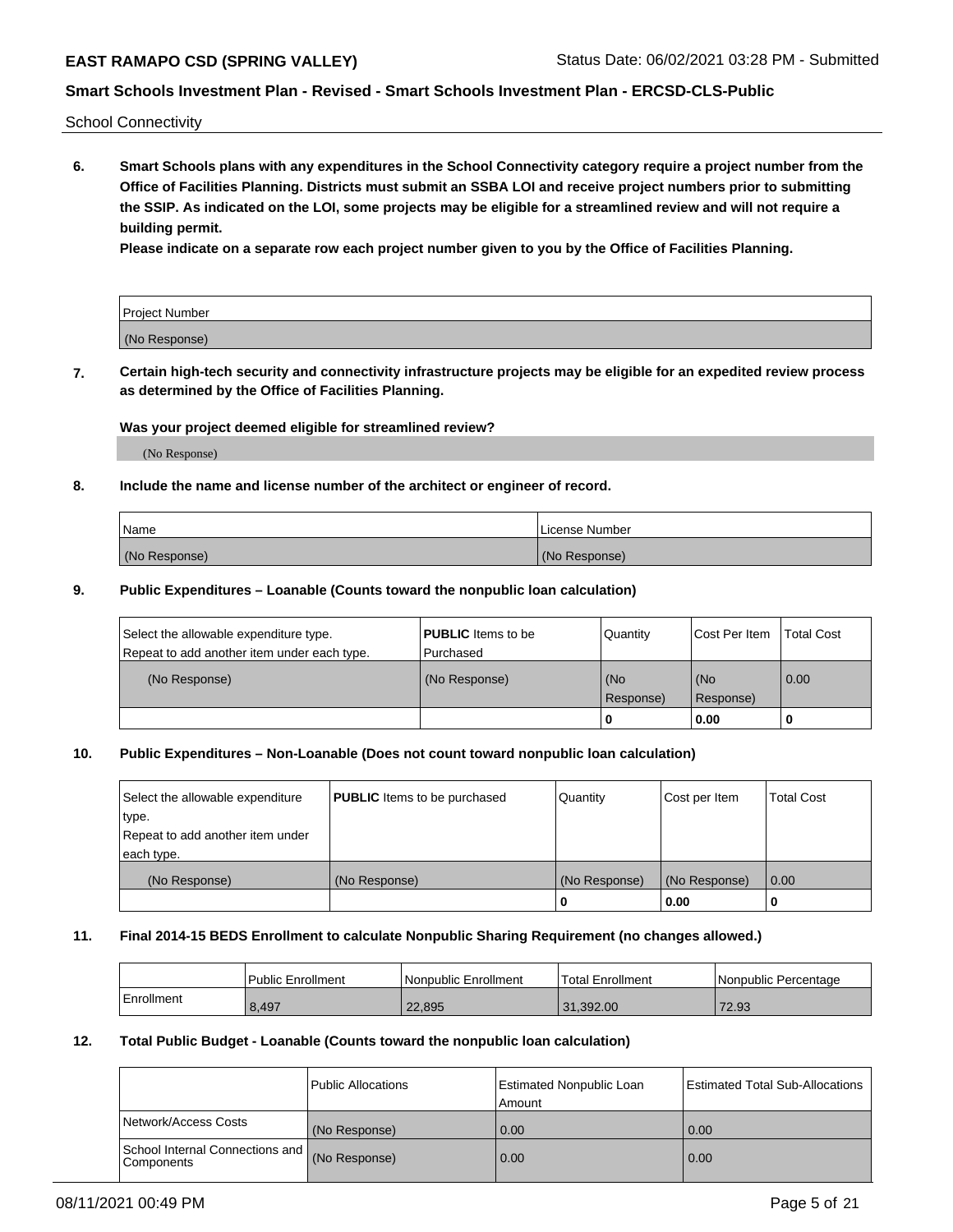School Connectivity

|              | Public Allocations | <b>Estimated Nonpublic Loan</b><br>Amount | <b>Estimated Total Sub-Allocations</b> |
|--------------|--------------------|-------------------------------------------|----------------------------------------|
| <b>Other</b> | (No Response)      | 0.00                                      | 0.00                                   |
| 'Totals:     | 0.00               |                                           |                                        |

# **13. Total Public Budget – Non-Loanable (Does not count toward the nonpublic loan calculation)**

|                                            | Sub-<br>Allocation |
|--------------------------------------------|--------------------|
| Network/Access Costs                       | (No Response)      |
| <b>Outside Plant Costs</b>                 | (No Response)      |
| School Internal Connections and Components | (No Response)      |
| Professional Services                      | (No Response)      |
| Testing                                    | (No Response)      |
| <b>Other Upfront Costs</b>                 | (No Response)      |
| <b>Other Costs</b>                         | (No Response)      |
| <b>Totals:</b>                             | 0.00               |
|                                            |                    |

# **14. School Connectivity Totals**

|                          | Total Sub-Allocations |
|--------------------------|-----------------------|
| Total Loanable Items     | $\overline{0.00}$     |
| Total Non-Ioanable Items | $\overline{0.00}$     |
| Totals:                  |                       |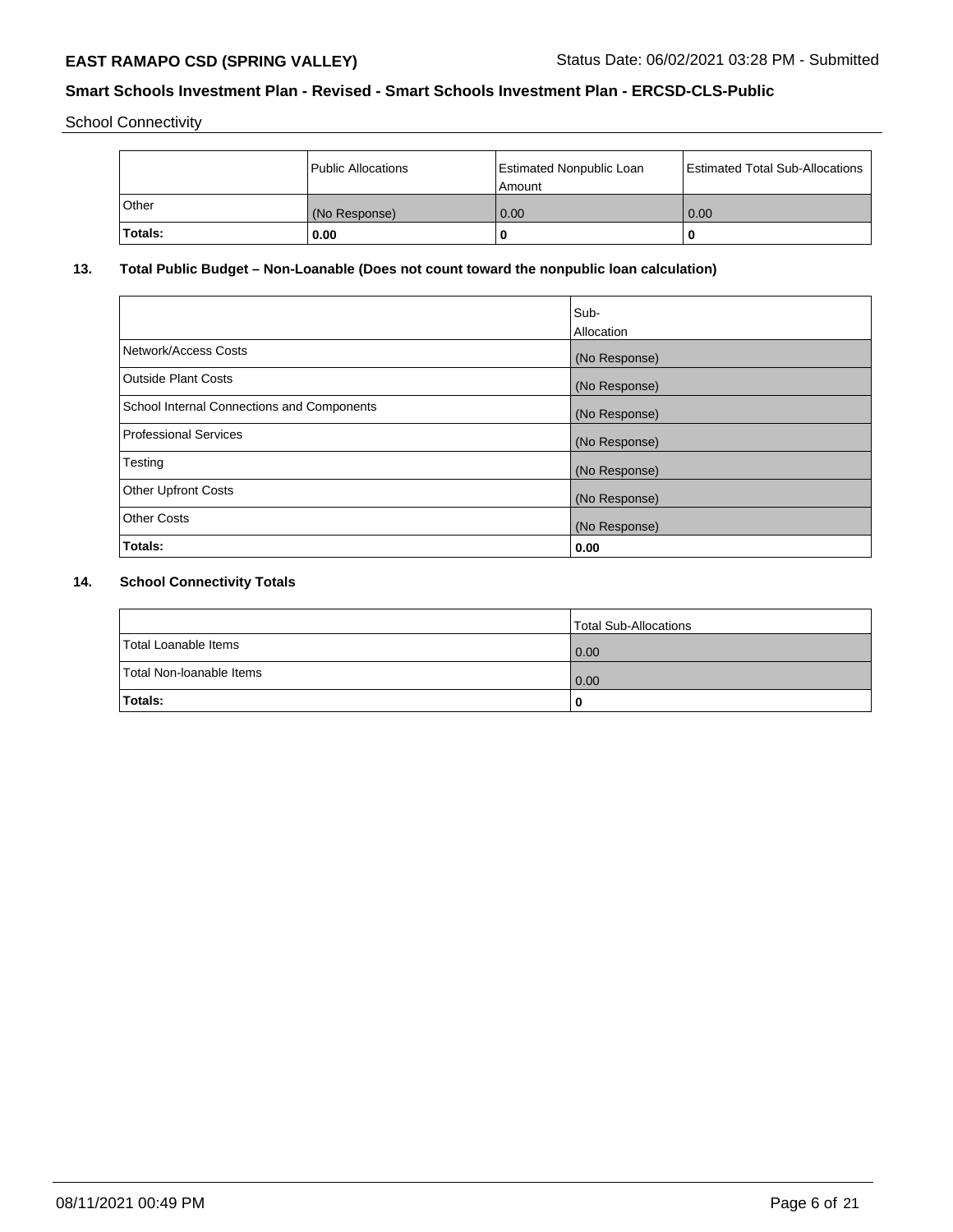Community Connectivity (Broadband and Wireless)

**1. Describe how you intend to use Smart Schools Bond Act funds for high-speed broadband and/or wireless connectivity projects in the community.**

(No Response)

**2. Please describe how the proposed project(s) will promote student achievement and increase student and/or staff access to the Internet in a manner that enhances student learning and/or instruction outside of the school day and/or school building.**

(No Response)

**3. Community connectivity projects must comply with all the necessary local building codes and regulations (building and related permits are not required prior to plan submission).**

 $\Box$  I certify that we will comply with all the necessary local building codes and regulations.

**4. Please describe the physical location of the proposed investment.**

(No Response)

**5. Please provide the initial list of partners participating in the Community Connectivity Broadband Project, along with their Federal Tax Identification (Employer Identification) number.**

| <b>Project Partners</b> | l Federal ID # |
|-------------------------|----------------|
| (No Response)           | (No Response)  |

**6. Please detail the type, quantity, per unit cost and total cost of the eligible items under each sub-category.**

| Select the allowable expenditure | Item to be purchased | Quantity      | Cost per Item | <b>Total Cost</b> |
|----------------------------------|----------------------|---------------|---------------|-------------------|
| type.                            |                      |               |               |                   |
| Repeat to add another item under |                      |               |               |                   |
| each type.                       |                      |               |               |                   |
| (No Response)                    | (No Response)        | (No Response) | (No Response) | 0.00              |
|                                  |                      | o             | 0.00          |                   |

**7. If you are submitting an allocation for Community Connectivity, complete this table.**

**Note that the calculated Total at the bottom of the table must equal the Total allocation for this category that you entered in the SSIP Overview overall budget.**

|                                    | Sub-Allocation |
|------------------------------------|----------------|
| Network/Access Costs               | (No Response)  |
| Outside Plant Costs                | (No Response)  |
| <b>Tower Costs</b>                 | (No Response)  |
| <b>Customer Premises Equipment</b> | (No Response)  |
| <b>Professional Services</b>       | (No Response)  |
| Testing                            | (No Response)  |
| <b>Other Upfront Costs</b>         | (No Response)  |
| <b>Other Costs</b>                 | (No Response)  |
| Totals:                            | 0.00           |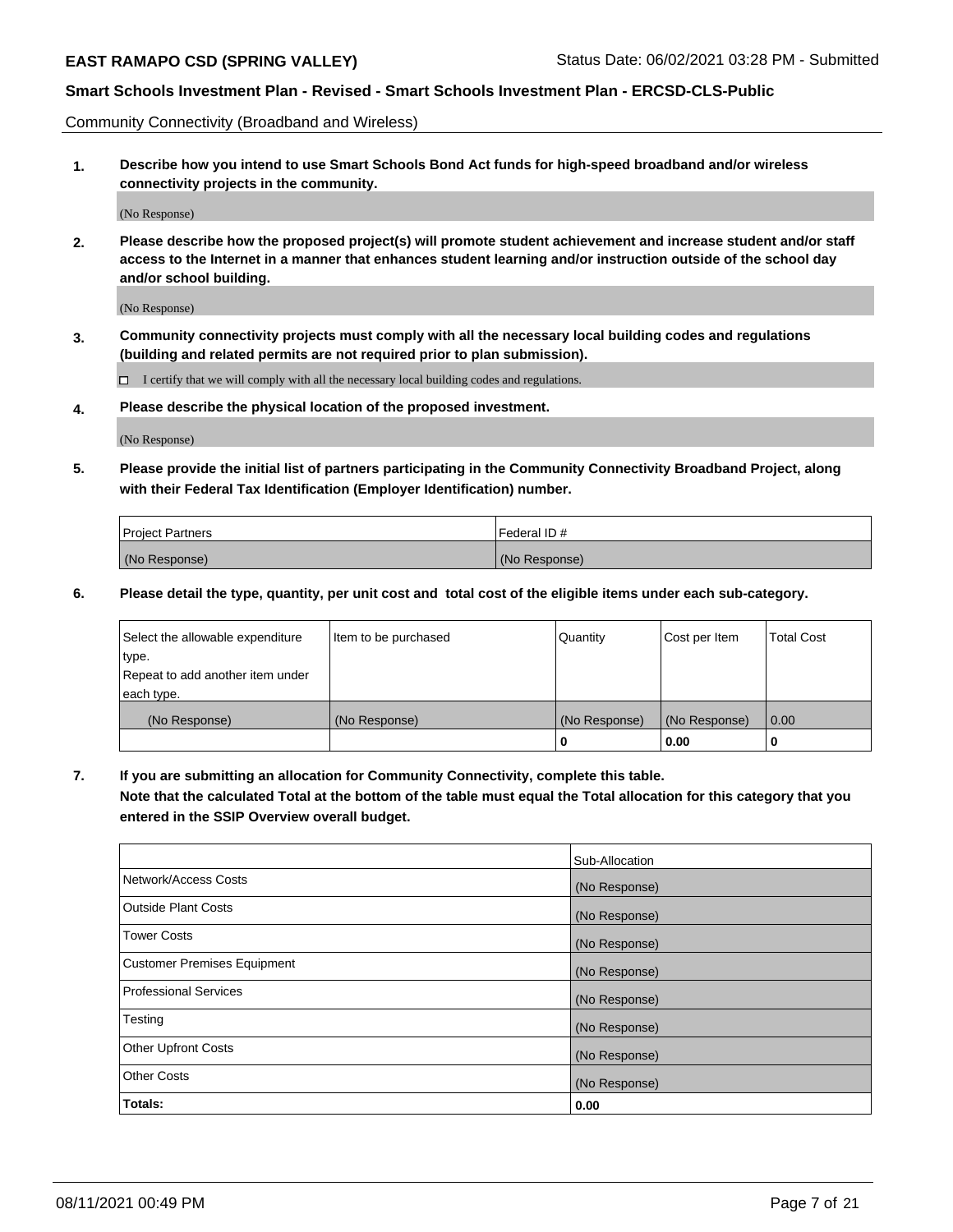## Classroom Learning Technology

**1. In order for students and faculty to receive the maximum benefit from the technology made available under the Smart Schools Bond Act, their school buildings must possess sufficient connectivity infrastructure to ensure that devices can be used during the school day. Smart Schools Investment Plans must demonstrate that sufficient infrastructure that meets the Federal Communications Commission's 100 Mbps per 1,000 students standard currently exists in the buildings where new devices will be deployed, or is a planned use of a portion of Smart Schools Bond Act funds, or is under development through another funding source. Smart Schools Bond Act funds used for technology infrastructure or classroom technology investments must increase the number of school buildings that meet or exceed the minimum speed standard of 100 Mbps per 1,000 students and staff within 12 months. This standard may be met on either a contracted 24/7 firm service or a**

- **"burstable" capability. If the standard is met under the burstable criteria, it must be:**
- **1. Specifically codified in a service contract with a provider, and**

**2. Guaranteed to be available to all students and devices as needed, particularly during periods of high demand, such as computer-based testing (CBT) periods.**

**Please describe how your district already meets or is planning to meet this standard within 12 months of plan submission.**

The East Ramapo central school district is currently at 1500 MB of internet bandwidth. The district participates in Internet Services from the Lower Hudson Regional information Service (LHRIC) BOCES Consortium who has confirmed that the Bandwidth Requirements as Per Broadband Commission Report has been met by providing the following information: Student count based on the Current BEDS Data for students Bandwidth Internet Speed Standard as Per the Broadband Commission Report for April 2015 (Based on 100MB per 1,000 students) = approximately 8500 District Intra-Building Connectivity = 10GB Managed Fiber, Currently configured between schools, 40 GB Managed Fiber Between Cores (Central Admin BLDG and Kakiat MS)

District to LHRIC BOCES Connectivity = 2 x 1GB TLS Circuits

District Current Internet Bandwidth = 1500 Megabytes (currently met)

District Potential Internet Capacity = 4 Gigabytes (by next year upon upgrading the fiber links between ERCSD and LHRIC)

- **1a. If a district believes that it will be impossible to meet this standard within 12 months, it may apply for a waiver of this requirement, as described on the Smart Schools website. The waiver must be filed and approved by SED prior to submitting this survey.**
	- By checking this box, you are certifying that the school district has an approved waiver of this requirement on file with the New York State Education Department.
- **2. Connectivity Speed Calculator (Required). If the district currently meets the required speed, enter "Currently Met" in the last box: Expected Date When Required Speed Will be Met.**

|                  | INumber of<br><b>Students</b> | Required Speed<br>in Mbps | Current Speed in Expected Speed<br><b>Mbps</b> | to be Attained | <b>Expected Date</b><br>When Required<br>Within 12 Months ISpeed Will be Met |
|------------------|-------------------------------|---------------------------|------------------------------------------------|----------------|------------------------------------------------------------------------------|
| Calculated Speed | 9.230                         | 923.00                    | 1.5 GB Mbps                                    | 4 GB Mbps      | <b>Currently Met</b>                                                         |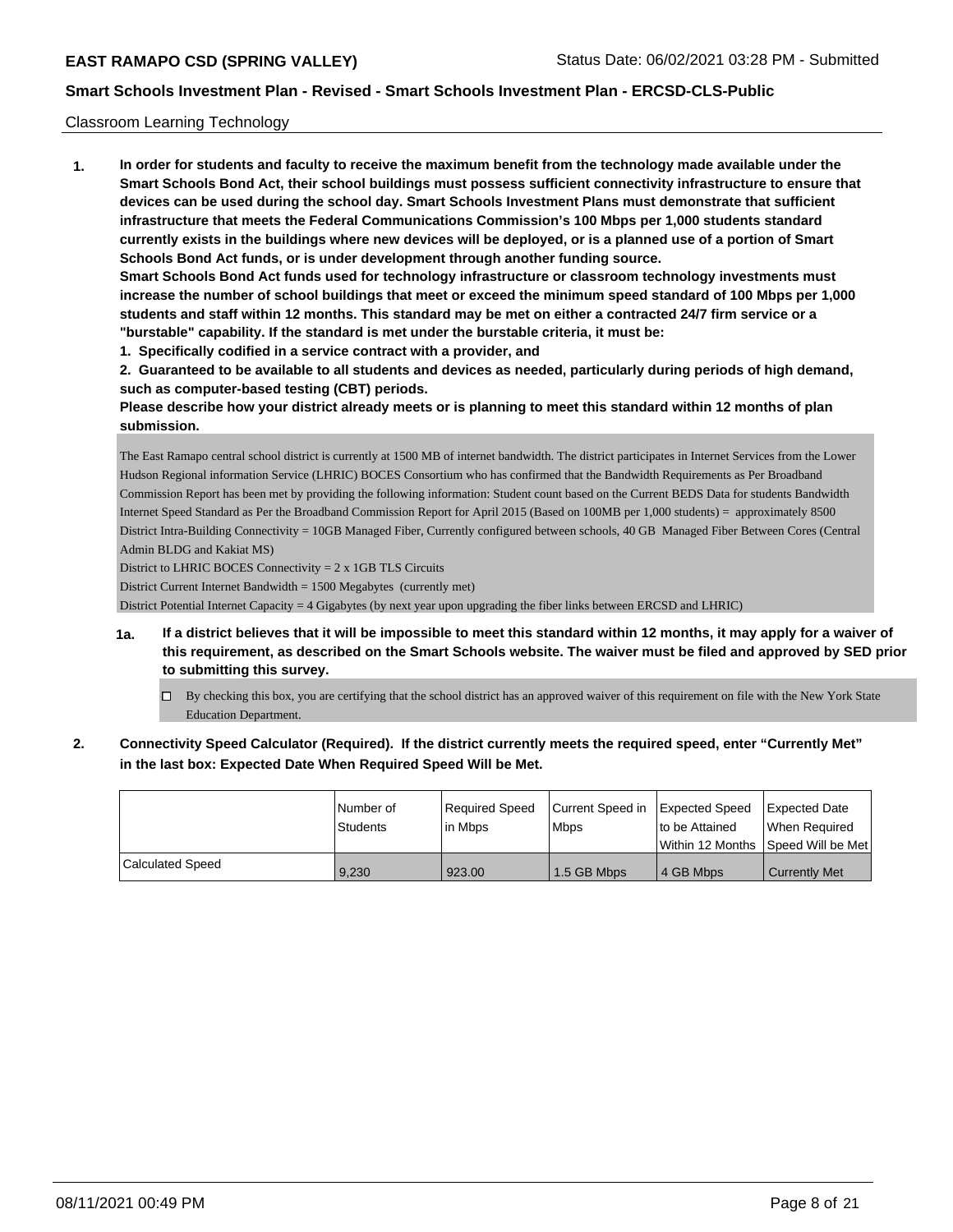### Classroom Learning Technology

**3. If the district wishes to have students and staff access the Internet from wireless devices within the school building, or in close proximity to it, it must first ensure that it has a robust Wi-Fi network in place that has sufficient bandwidth to meet user demand.**

**Please describe how you have quantified this demand and how you plan to meet this demand.**

East Ramapo Central School District has managed fiber between buildings on the school district's private network which provides up to 10 Gigabit of inter connectivity. Currently, East Ramapo had 1 Gigabit between sites for district inter connectivity but with the proposed SSBA allocations for upgrades to the ERCSD network infrastructure, this has increased to 10 Gigabit between schools, ERCSD Upgraded existing infrastructure by installing Cisco core switching equipment at all 14 school buildings. This has enabled the district to increase connectivity and provide access to highspeed internet for rich content delivery in the classroom and improve instructional resources. Presently our schools have sufficient Wi-Fi connectivity to allow for the use of 1:1 devices by our students. A portion of the funds allocated in the School Connectivity budget category was used to build a robust Wi-Fi infrastructure with enhanced mobile device management to provide students with greater access to rigorous and rich online educational content through a BYOD model and 1:1 Google Chrome book district-wide initiative. This has also ensured access to online content anytime and anywhere Update an aging architecture to support high-speed traffic requirements for online productivity and assessment operations. Our SSBA fund allocation has supported the upgrade of our internal network backbone to accommodate fast connections and power over Ethernet (POE) required for modern telecommunications equipment. The allocation permits us to replace all Cisco networking switches in all buildings. Additionally, the funds were being used to solidify existing wireless infrastructure by adding Aruba networks enterprise-level wireless infrastructure and bringing online up to 650 new access points; including the installation of an additional 1200 plus category 6 network drops to bring adequate high-speed wireless saturation to each learning space.

**4. All New York State public school districts are required to complete and submit an Instructional Technology Plan survey to the New York State Education Department in compliance with Section 753 of the Education Law and per Part 100.12 of the Commissioner's Regulations.**

**Districts that include educational technology purchases as part of their Smart Schools Investment Plan must have a submitted and approved Instructional Technology Plan survey on file with the New York State Education Department.**

- By checking this box, you are certifying that the school district has an approved Instructional Technology Plan survey on file with the New York State Education Department.
- **5. Describe the devices you intend to purchase and their compatibility with existing or planned platforms or systems. Specifically address the adequacy of each facility's electrical, HVAC and other infrastructure necessary to install and support the operation of the planned technology.**

The focus of the Classroom Technology category is to advance the acquisition and upgrade of learning technology equipment including Chromebooks, headsets & document cameras for efficient instructions. Currently, the District elementary schools, as well as the middle schools and high schools, utilize interactive whiteboards, desktops, and Chromebooks so there are no compatibility issues that will need to be addressed in order to install and support the operation of the planned technology. In our yearly evaluation of technology needs, these devices were noted as priority needs for teaching in learning in the 21st Century classroom. Our electrical and HVAC systems will support the much-needed technology upgrades as well as the additional Chromebooks.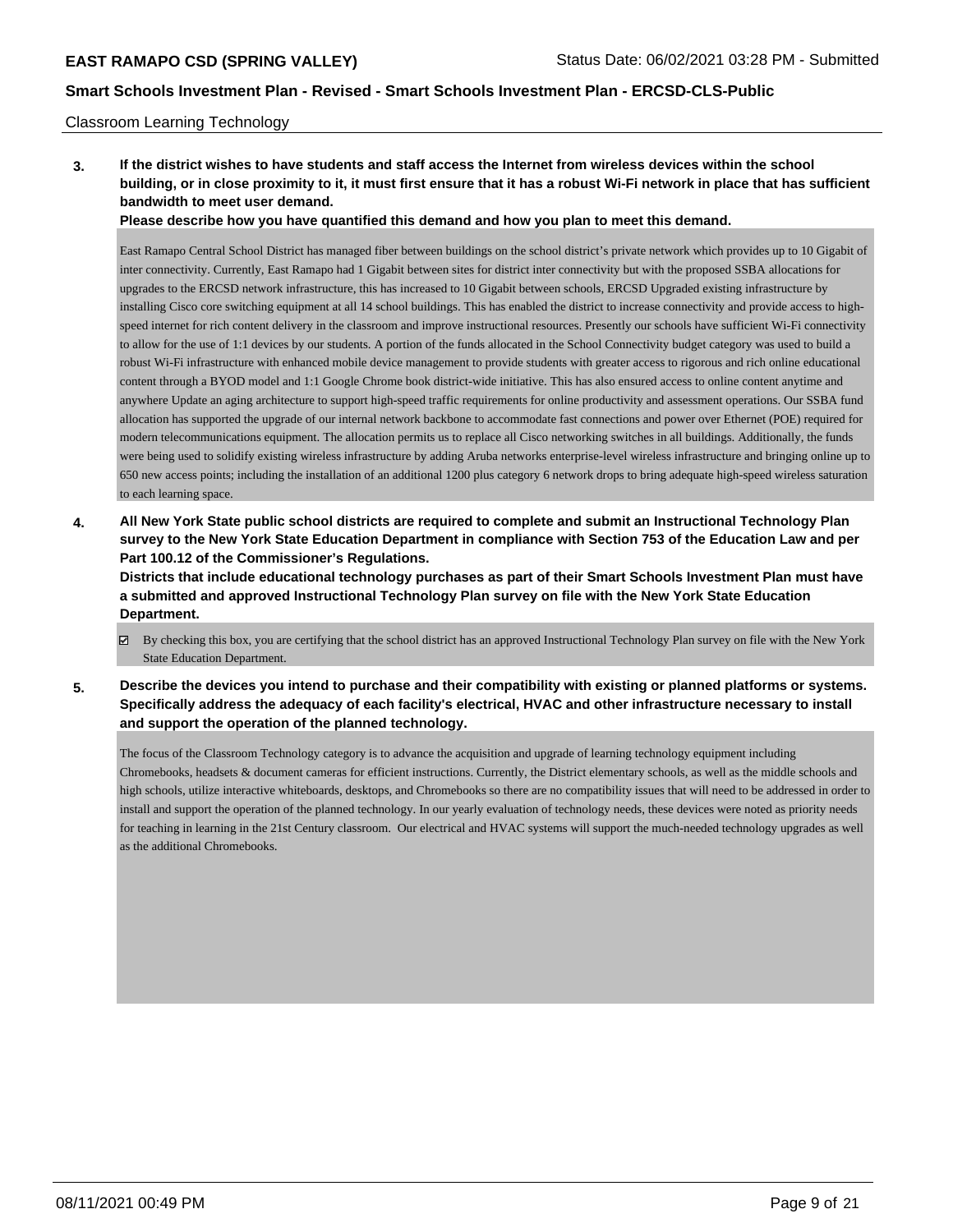### Classroom Learning Technology

- **6. Describe how the proposed technology purchases will:**
	- **> enhance differentiated instruction;**
	- **> expand student learning inside and outside the classroom;**
	- **> benefit students with disabilities and English language learners; and**
	- **> contribute to the reduction of other learning gaps that have been identified within the district.**

**The expectation is that districts will place a priority on addressing the needs of students who struggle to succeed in a rigorous curriculum. Responses in this section should specifically address this concern and align with the district's Instructional Technology Plan (in particular Question 2 of E. Curriculum and Instruction: "Does the district's instructional technology plan address the needs of students with disabilities to ensure equitable access to instruction, materials and assessments?" and Question 3 of the same section: "Does the district's instructional technology plan address the provision of assistive technology specifically for students with disabilities to ensure access to and participation in the general curriculum?")**

**In addition, describe how the district ensures equitable access to instruction, materials and assessments and participation in the general curriculum for both SWD and English Language Learners/Multilingual Learners (ELL/MLL) students.**

**Please note: If this plan has been identified as a Remote Learning Plan to be submitted and reviewed on an expedited basis, the district should explain how this plan will facilitate remote and hybrid learning, in lieu of responding to the question above.**

All students in Kindergarten through 12th grade will receive a 1:1 device that will allow students to connect with their classes during virtual learning and while they are in classrooms. Mobile hotspot connectivity will provide equity for all students to access virtual learning. Students will actively engage and participate in virtual and in-person learning that is aligned to the appropriate grade level through the incorporation of various apps and extensions that are vetted and approved for District use. Online resources aligned to the District curriculum in the home language will promote opportunities for English Language Learners to increase their literacy and language skills and support the development of the new language. Teachers will be able to continuously progress monitor their student's linguistic developments towards proficiency. Progress monitoring will take place while students are attending school in person and also virtually.

Technology purchases will directly support the needs of English Language Learners district-wide. Students will have the opportunity to integrate the use of technology into their learning on a daily basis to support language growth in each of the four modalities; listening, speaking, reading, and writing. There will be multiple ways for students to virtually engage in grade-level content with appropriate scaffolds that are designed and implemented through instruction by the English as a New Language teachers both in a stand-alone and collaborative learning environment. The District will continue to prioritize and support the needs of all students with disabilities by ensuring individual access to technology devices (chrome books, iPads, etc) based on student needs as outlined in their individualized education programs (IEPs) and as expressed through teacher and parent observation. With the devices, students will have access to live synchronous instruction with their teachers and therapists whenever they are not participating in in-person learning. Access to devices will also support asynchronous learning activities as multiple technology programs have been purchased to provide adaptive learning support for students when they are not engaged in live instruction. Additionally, students will continue to have access to the general education curriculum and other standards-based programming as appropriate per their IEP. Modifications and accommodations as per students' IEPs, such as materials read aloud, voice to text options, and enlarged materials will continue to be consistently provided and enhanced through the means of technology.

Progress monitoring of students' progress towards goals will also be supported through the use of technology.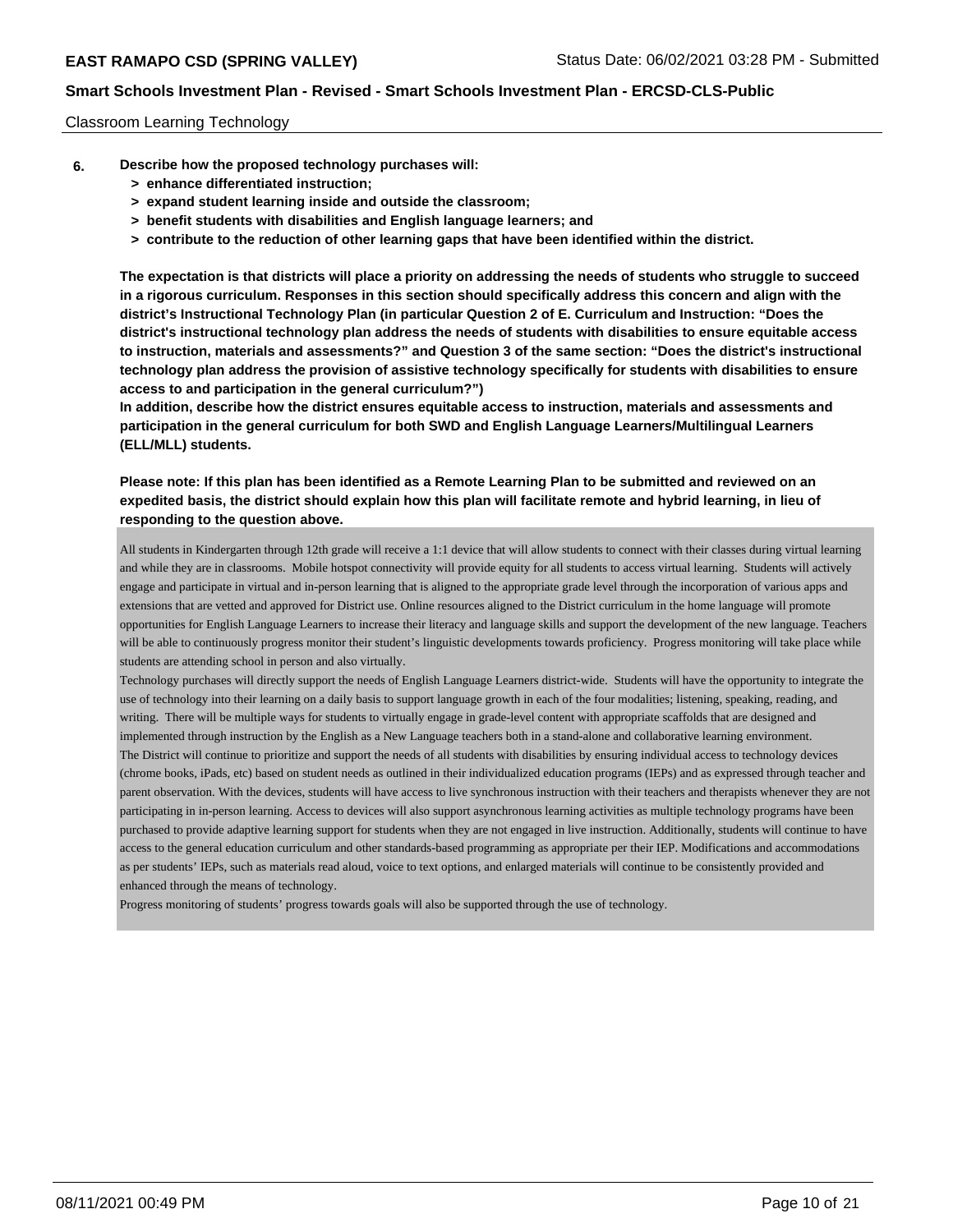#### Classroom Learning Technology

# **7. Where appropriate, describe how the proposed technology purchases will enhance ongoing communication with parents and other stakeholders and help the district facilitate technology-based regional partnerships, including distance learning and other efforts.**

The addition proposed technology purchases will greatly enhance on-going communication with students, teachers, and parents, and other stakeholders as we will be able to provide wireless filtered access after school hours for students to be able to utilize our online learning and communications tools school websites, district website, learning management systems and email tools. By giving out loaner wireless mobile hotspots to our school buildings, students whose families cannot afford Internet access at home will now be able to receive District filtered internet access within greater East Ramapo. This will greatly narrow our digital divide for our students in our District. The additional 1361 Chromebooks will allow us to greatly expand the one-to-one technology classroom environment that we have.

The District will continue to create multiple opportunities to maintain an open line of communication with families. Technology purchased will ensure that information is disseminated in languages requested by families via telephone, text, email, and in the form of written communications and virtual forums such as parent universities and webinars. Regional partnerships with the Hudson Valley Regional Bilingual Education Network and the Lower Hudson Valley Regional Information Center will ensure that parents of English Language Learners have access to information regarding support for families and students in accessing various District approved online platforms and applications for online and in-person learning.

**8. Describe the district's plan to provide professional development to ensure that administrators, teachers and staff can employ the technology purchased to enhance instruction successfully.**

**Note: This response should be aligned and expanded upon in accordance with your district's response to Question 1 of F. Professional Development of your Instructional Technology Plan: "Please provide a summary of professional development offered to teachers and staff, for the time period covered by this plan, to support technology to enhance teaching and learning. Please include topics, audience and method of delivery within your summary."**

**Please note: If this plan has been identified as a Remote Learning Plan to be submitted and reviewed on an expedited basis, the district should provide a statement confirming that the district has provided or will provide professional development on these devices to its staff, in lieu of responding to the question above.**

Continuous improvement of student learning rests on continuous improvement of teaching, leadership, and organizational practices. Professional development (PD) within East Ramapo seeks to develop a professional culture that fosters adult learning in an effort to strengthen our vision for competency using digital technologies. PD offerings remain sustained, intensive, collaborative, job-embedded, data-driven, personalized, or based on information from an evaluation and support system, and classroom-focused rather than PD that is stand-alone, short-term, and not connected to a larger district-wide or school plan. To ensure educators can employ the technology purchased for enhanced instructional practices, PD experiences (i.e., workshops, PLC meetings, coaching) will leverage the technologies to motivate desire and persistence in addressing educator and self-selected learning tasks/objectives. PD using purchased technologies will involve learning content in context and the modeling of pedagogically appropriate methods that add value to the work of the educator. Professional development opportunities provided to District faculty and staff are designed to capitalize on the potential the technologies provide for educators to work differently and in collaboration with others. Some of the PD sessions we've already facilitated include Google Boot Camp for staff and administrators from which participants became Google certified at level, a District-wide Technology Summit that exposed teachers to the variety and possibilities of instructional technology tools, and a number PD sessions on our adopted online learning platforms Classlink, Schoology, and Remind. We have had numerous PD sessions for students & parents (Family University) regarding the use of Chromebooks (**GSuite/Chromebook Introduction),** as well as on Schoology and Classlink.

**9. Districts must contact one of the SUNY/CUNY teacher preparation programs listed on the document on the left side of the page that supplies the largest number of the district's new teachers to request advice on innovative uses and best practices at the intersection of pedagogy and educational technology.**

 $\boxtimes$  By checking this box, you certify that you have contacted the SUNY/CUNY teacher preparation program that supplies the largest number of your new teachers to request advice on these issues.

#### **9a. Please enter the name of the SUNY or CUNY Institution that you contacted.**

SUNY Cortland

**9b. Enter the primary Institution phone number.**

607-753-2011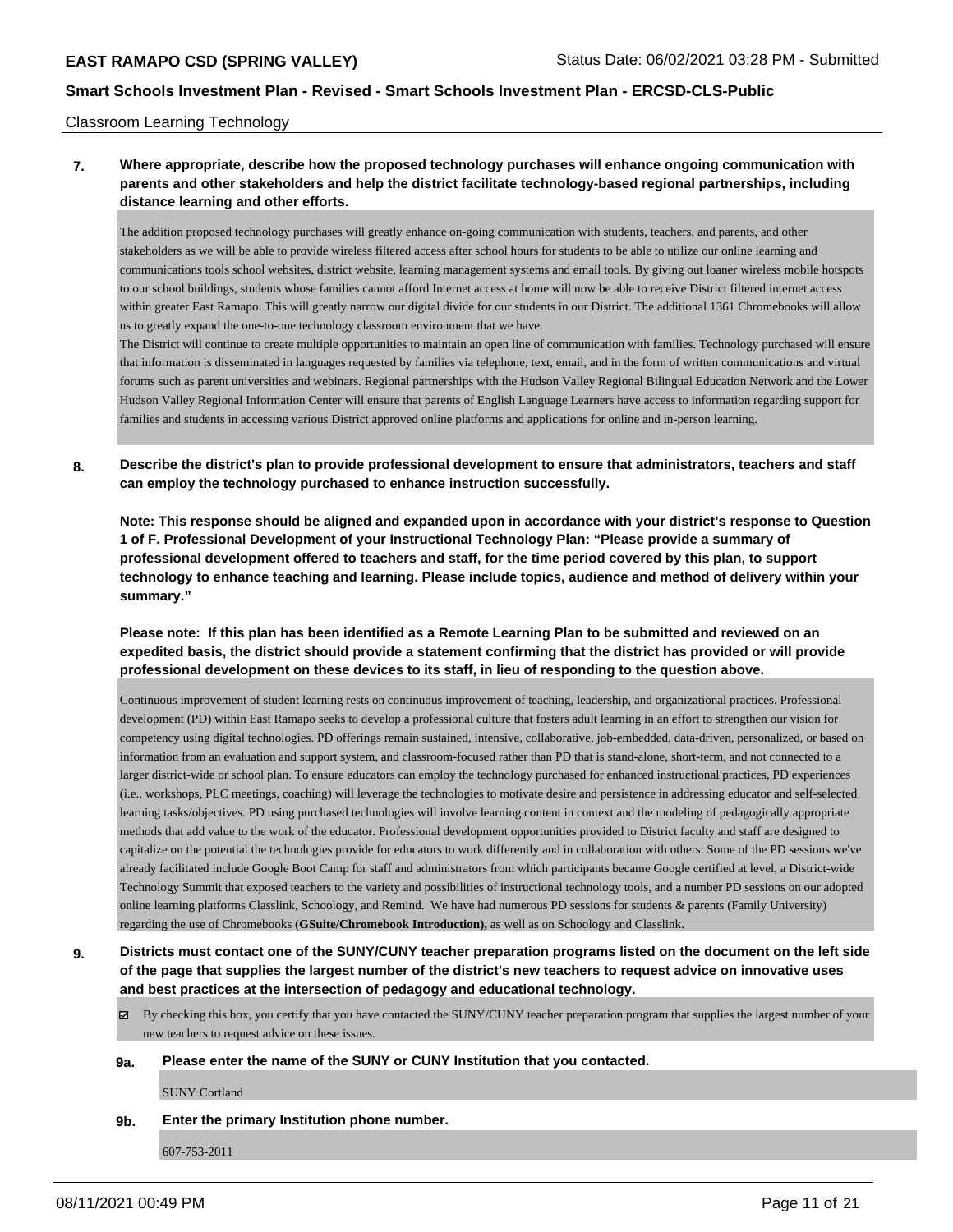Classroom Learning Technology

**9c. Enter the name of the contact person with whom you consulted and/or will be collaborating with on innovative uses of technology and best practices.**

Ms. Janet Ochs

**10. To ensure the sustainability of technology purchases made with Smart Schools funds, districts must demonstrate a long-term plan to maintain and replace technology purchases supported by Smart Schools Bond Act funds. This sustainability plan shall demonstrate a district's capacity to support recurring costs of use that are ineligible for Smart Schools Bond Act funding such as device maintenance, technical support, Internet and wireless fees, maintenance of hotspots, staff professional development, building maintenance and the replacement of incidental items. Further, such a sustainability plan shall include a long-term plan for the replacement of purchased devices and equipment at the end of their useful life with other funding sources.**

By checking this box, you certify that the district has a sustainability plan as described above.

**11. Districts must ensure that devices purchased with Smart Schools Bond funds will be distributed, prepared for use, maintained and supported appropriately. Districts must maintain detailed device inventories in accordance with generally accepted accounting principles.**

By checking this box, you certify that the district has a distribution and inventory management plan and system in place.

**12. Please detail the type, quantity, per unit cost and total cost of the eligible items under each sub-category.**

| Select the allowable expenditure | I Item to be Purchased      | Quantity | Cost per Item | <b>Total Cost</b> |
|----------------------------------|-----------------------------|----------|---------------|-------------------|
| type.                            |                             |          |               |                   |
| Repeat to add another item under |                             |          |               |                   |
| each type.                       |                             |          |               |                   |
| <b>Laptop Computers</b>          | Chromebooks                 | 1,361    | 300.00        | 408,300.00        |
| <b>Other Costs</b>               | Google management licenses  | 1,361    | 35.00         | 47.635.00         |
| <b>Other Costs</b>               | Class room speakers         | 200      | 50.00         | 10,000.00         |
| <b>Other Costs</b>               | <b>Headsets</b>             | 700      | 50.00         | 35,000.00         |
| <b>Other Costs</b>               | document cameras & printers | 360      | 125.00        | 45,000,00         |
|                                  |                             | 3,982    | 560.00        | 545.935           |

## **13. Final 2014-15 BEDS Enrollment to calculate Nonpublic Sharing Requirement (no changes allowed.)**

|            | l Public Enrollment | Nonpublic Enrollment | Total Enrollment | Nonpublic<br>l Percentage |
|------------|---------------------|----------------------|------------------|---------------------------|
| Enrollment | 8.497               | 22,895               | 31,392.00        | 72.93                     |

## **14. If you are submitting an allocation for Classroom Learning Technology complete this table.**

|                         | Public School Sub-Allocation | <b>Estimated Nonpublic Loan</b><br>Amount<br>(Based on Percentage Above) | Estimated Total Public and<br>Nonpublic Sub-Allocation |
|-------------------------|------------------------------|--------------------------------------------------------------------------|--------------------------------------------------------|
| Interactive Whiteboards | (No Response)                | 0.00                                                                     | 0.00                                                   |
| <b>Computer Servers</b> | (No Response)                | 0.00                                                                     | 0.00                                                   |
| Desktop Computers       | (No Response)                | 0.00                                                                     | 0.00                                                   |
| <b>Laptop Computers</b> | 408,300.00                   | 1,100,156.35                                                             | 1,508,456.35                                           |
| <b>Tablet Computers</b> | (No Response)                | 0.00                                                                     | 0.00                                                   |
| <b>Other Costs</b>      | 137,635.00                   | 370,854.81                                                               | 508,489.81                                             |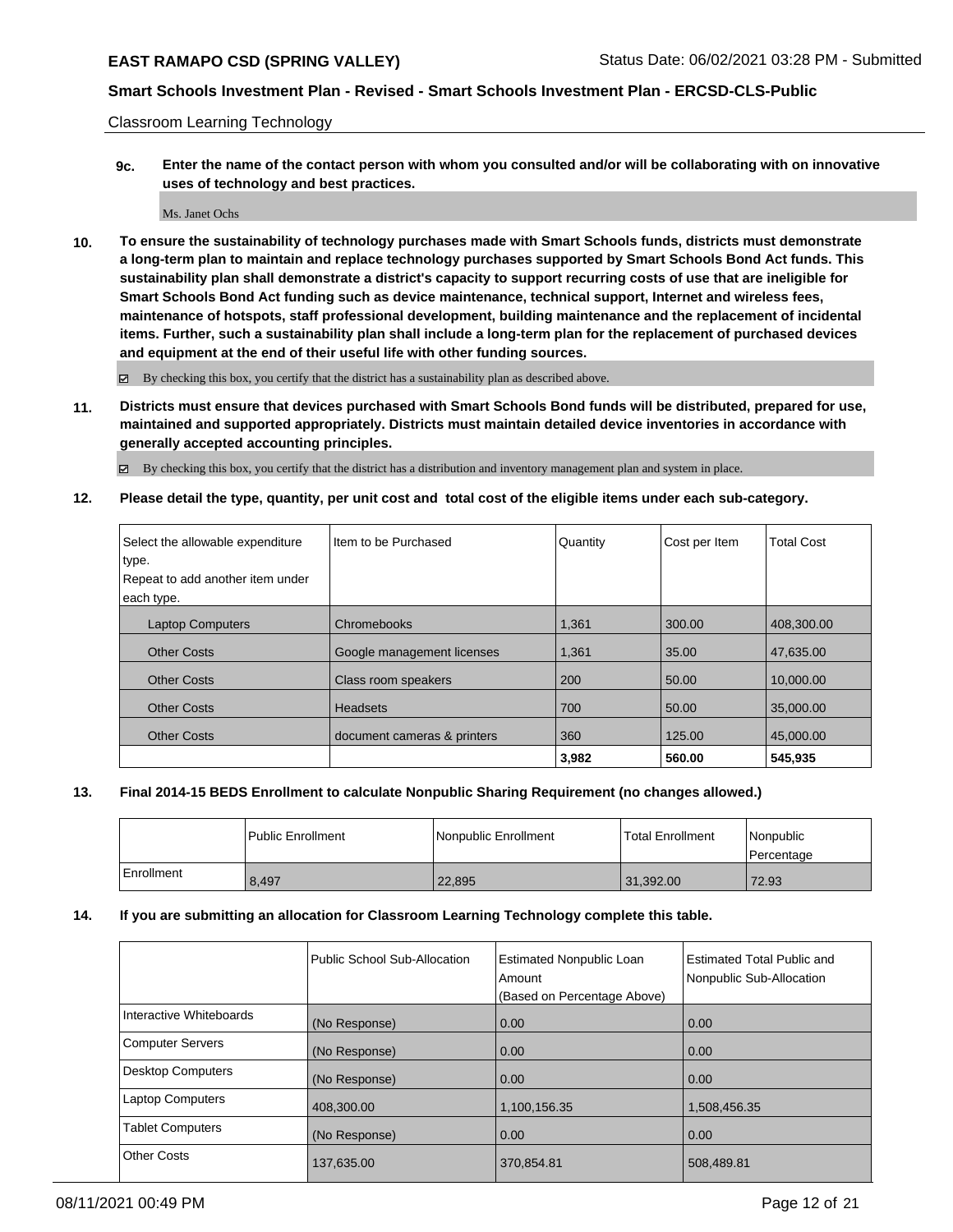Classroom Learning Technology

|         | Public School Sub-Allocation | Estimated Nonpublic Loan<br>l Amount<br>(Based on Percentage Above) | <b>Estimated Total Public and</b><br>Nonpublic Sub-Allocation |
|---------|------------------------------|---------------------------------------------------------------------|---------------------------------------------------------------|
| Totals: | 545.935.00                   | 1,471,011                                                           | 2,016,946                                                     |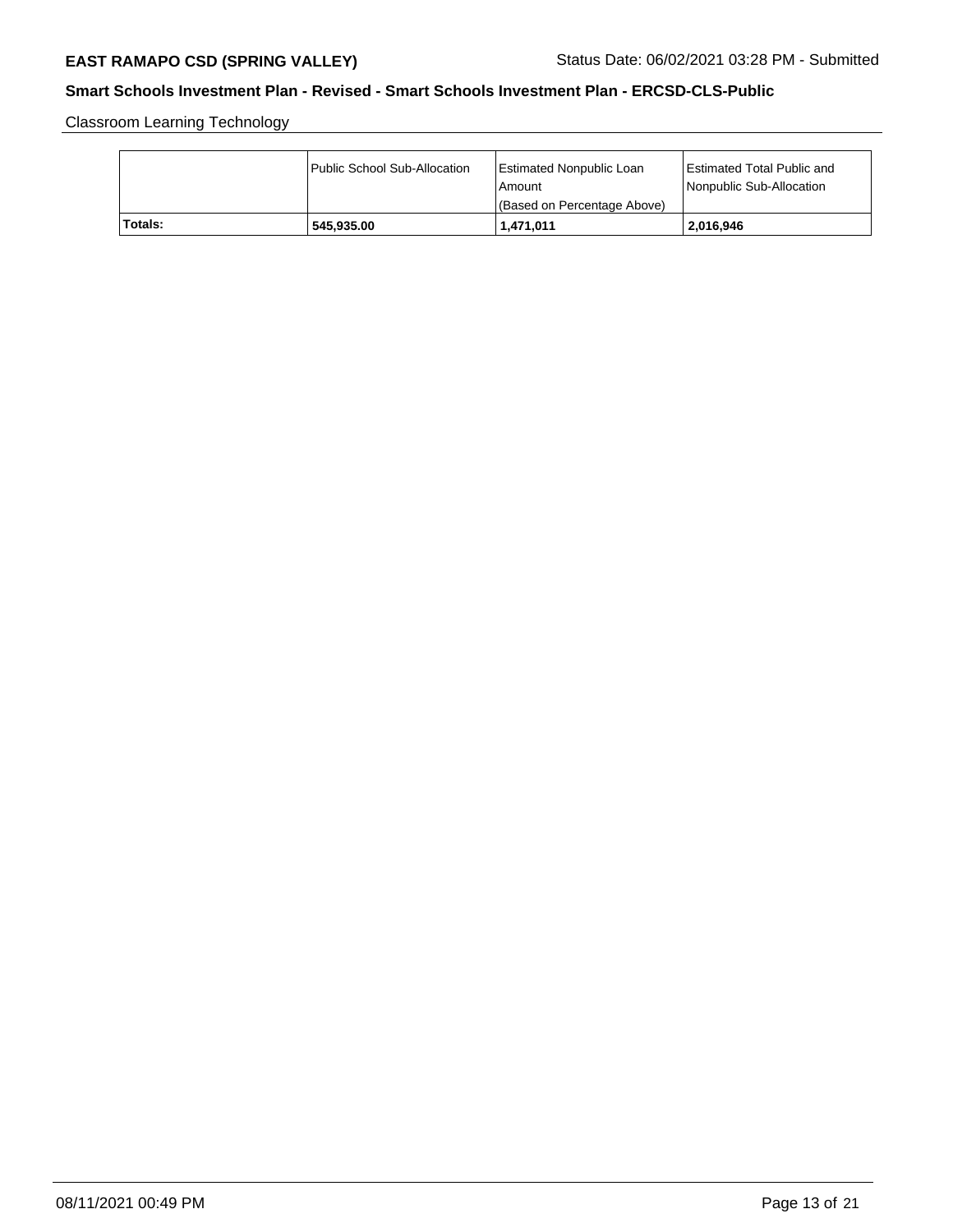### Pre-Kindergarten Classrooms

**1. Provide information regarding how and where the district is currently serving pre-kindergarten students and justify the need for additional space with enrollment projections over 3 years.**

(No Response)

- **2. Describe the district's plan to construct, enhance or modernize education facilities to accommodate prekindergarten programs. Such plans must include:**
	- **Specific descriptions of what the district intends to do to each space;**
	- **An affirmation that new pre-kindergarten classrooms will contain a minimum of 900 square feet per classroom;**
	- **The number of classrooms involved;**
	- **The approximate construction costs per classroom; and**
	- **Confirmation that the space is district-owned or has a long-term lease that exceeds the probable useful life of the improvements.**

(No Response)

**3. Smart Schools Bond Act funds may only be used for capital construction costs. Describe the type and amount of additional funds that will be required to support ineligible ongoing costs (e.g. instruction, supplies) associated with any additional pre-kindergarten classrooms that the district plans to add.**

(No Response)

**4. All plans and specifications for the erection, repair, enlargement or remodeling of school buildings in any public school district in the State must be reviewed and approved by the Commissioner. Districts that plan capital projects using their Smart Schools Bond Act funds will undergo a Preliminary Review Process by the Office of Facilities Planning.**

**Please indicate on a separate row each project number given to you by the Office of Facilities Planning.**

| Project Number |  |
|----------------|--|
| (No Response)  |  |
|                |  |

**5. Please detail the type, quantity, per unit cost and total cost of the eligible items under each sub-category.**

| Select the allowable expenditure | Item to be purchased | Quantity      | Cost per Item | <b>Total Cost</b> |
|----------------------------------|----------------------|---------------|---------------|-------------------|
| type.                            |                      |               |               |                   |
| Repeat to add another item under |                      |               |               |                   |
| each type.                       |                      |               |               |                   |
| (No Response)                    | (No Response)        | (No Response) | (No Response) | 0.00              |
|                                  |                      | o             | 0.00          | u                 |

**6. If you have made an allocation for Pre-Kindergarten Classrooms, complete this table. Note that the calculated Total at the bottom of the table must equal the Total allocation for this category that you entered in the SSIP Overview overall budget.**

| Totals:                                  | 0.00           |
|------------------------------------------|----------------|
| <b>Other Costs</b>                       | (No Response)  |
| Enhance/Modernize Educational Facilities | (No Response)  |
| Construct Pre-K Classrooms               | (No Response)  |
|                                          | Sub-Allocation |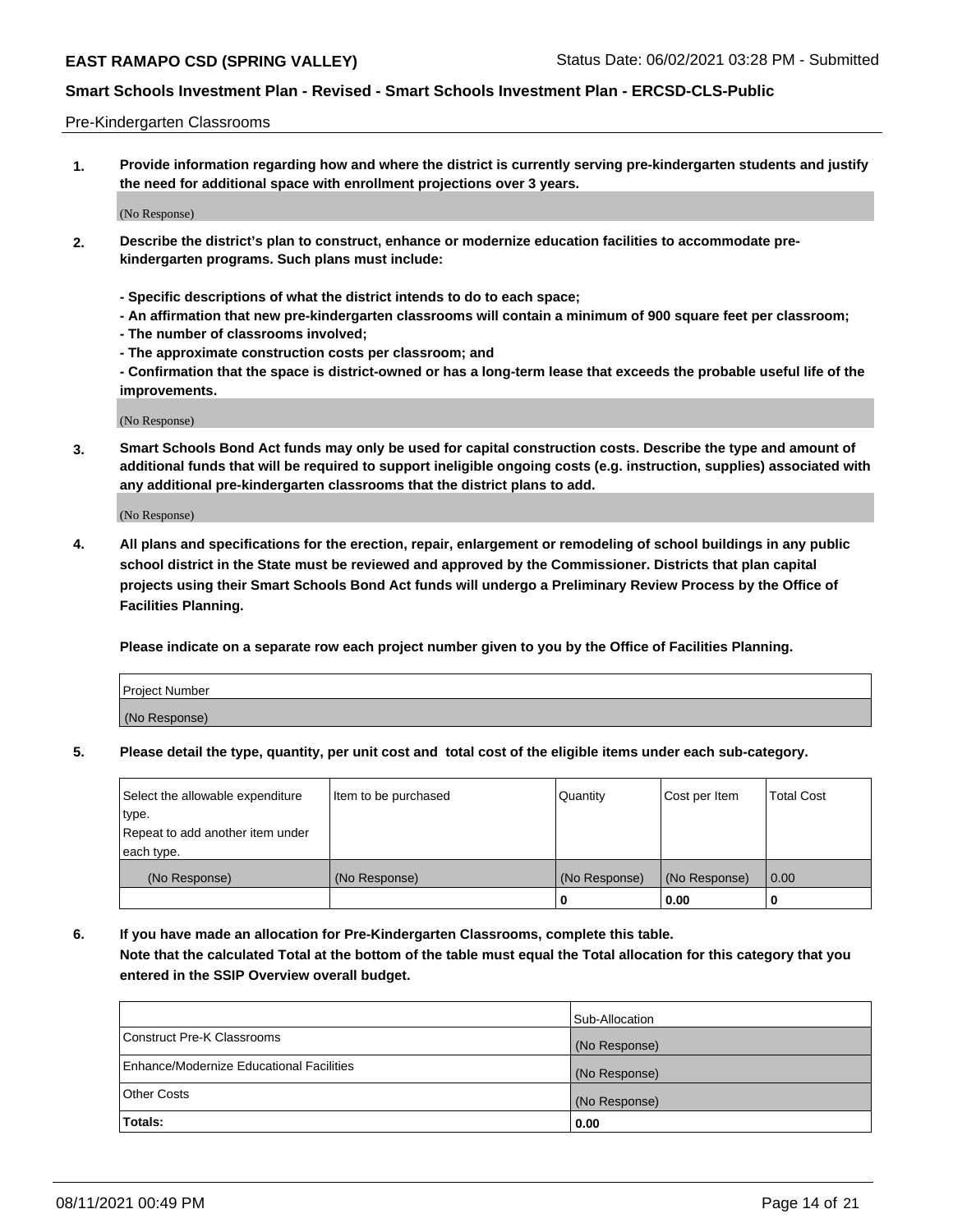Replace Transportable Classrooms

**1. Describe the district's plan to construct, enhance or modernize education facilities to provide high-quality instructional space by replacing transportable classrooms.**

(No Response)

**2. All plans and specifications for the erection, repair, enlargement or remodeling of school buildings in any public school district in the State must be reviewed and approved by the Commissioner. Districts that plan capital projects using their Smart Schools Bond Act funds will undergo a Preliminary Review Process by the Office of Facilities Planning.**

**Please indicate on a separate row each project number given to you by the Office of Facilities Planning.**

| Project Number |  |
|----------------|--|
|                |  |
| (No Response)  |  |

**3. For large projects that seek to blend Smart Schools Bond Act dollars with other funds, please note that Smart Schools Bond Act funds can be allocated on a pro rata basis depending on the number of new classrooms built that directly replace transportable classroom units.**

**If a district seeks to blend Smart Schools Bond Act dollars with other funds describe below what other funds are being used and what portion of the money will be Smart Schools Bond Act funds.**

(No Response)

**4. Please detail the type, quantity, per unit cost and total cost of the eligible items under each sub-category.**

| Select the allowable expenditure           | Item to be purchased | Quantity      | Cost per Item | <b>Total Cost</b> |
|--------------------------------------------|----------------------|---------------|---------------|-------------------|
| ∣type.<br>Repeat to add another item under |                      |               |               |                   |
| each type.                                 |                      |               |               |                   |
| (No Response)                              | (No Response)        | (No Response) | (No Response) | 0.00              |
|                                            |                      | 0             | 0.00          |                   |

**5. If you have made an allocation for Replace Transportable Classrooms, complete this table. Note that the calculated Total at the bottom of the table must equal the Total allocation for this category that you entered in the SSIP Overview overall budget.**

|                                                | Sub-Allocation |
|------------------------------------------------|----------------|
| Construct New Instructional Space              | (No Response)  |
| Enhance/Modernize Existing Instructional Space | (No Response)  |
| Other Costs                                    | (No Response)  |
| Totals:                                        | 0.00           |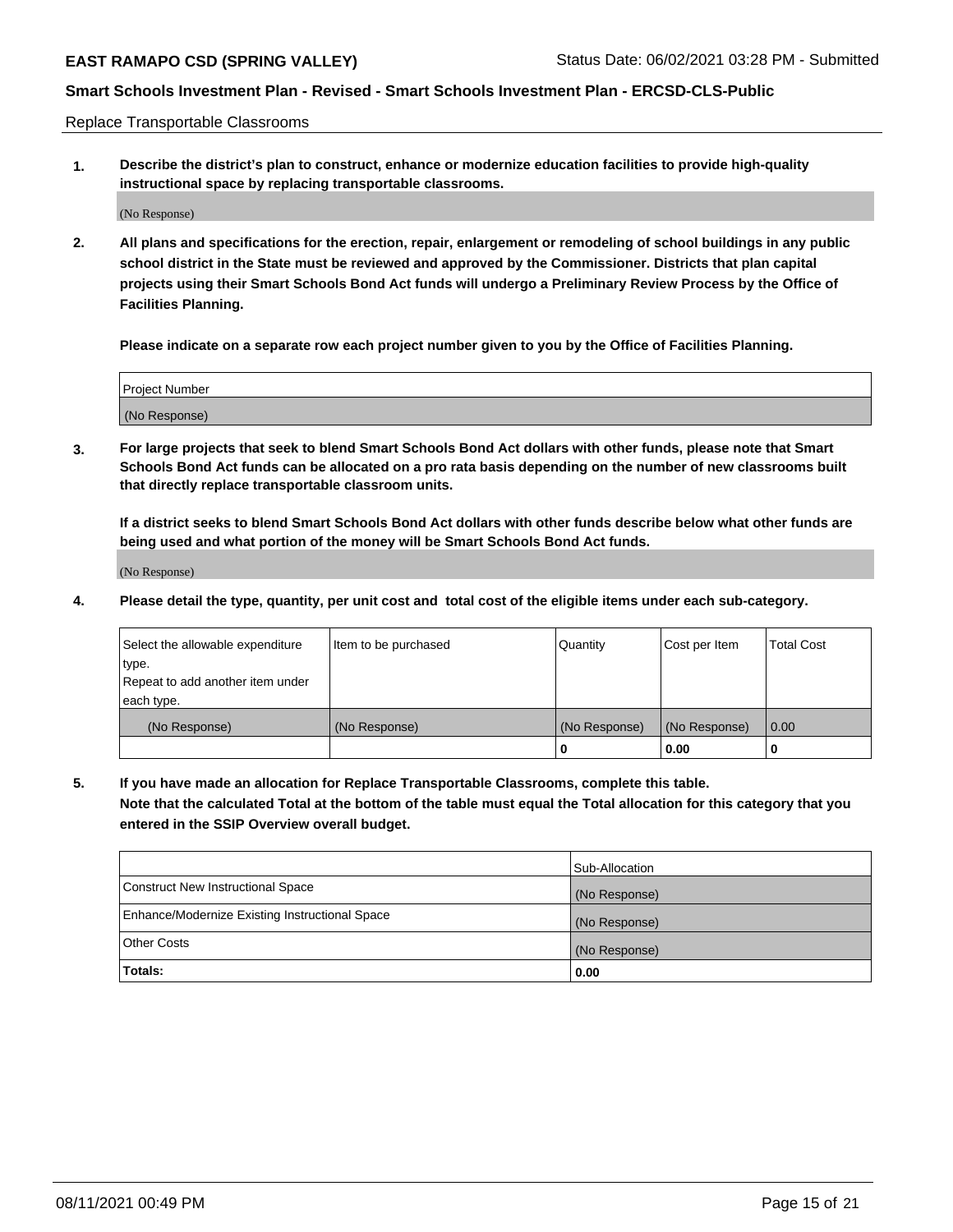High-Tech Security Features

**1. Describe how you intend to use Smart Schools Bond Act funds to install high-tech security features in school buildings and on school campuses.**

(No Response)

**2. All plans and specifications for the erection, repair, enlargement or remodeling of school buildings in any public school district in the State must be reviewed and approved by the Commissioner. Smart Schools plans with any expenditures in the High-Tech Security category require a project number from the Office of Facilities Planning. Districts must submit an SSBA LOI and receive project numbers prior to submitting the SSIP. As indicated on the LOI, some projects may be eligible for a streamlined review and will not require a building permit. Please indicate on a separate row each project number given to you by the Office of Facilities Planning.**

| <b>Project Number</b> |  |
|-----------------------|--|
| (No Response)         |  |

- **3. Was your project deemed eligible for streamlined Review?**
	- Yes
	- $\hfill \square$  No
- **4. Include the name and license number of the architect or engineer of record.**

| Name          | License Number |
|---------------|----------------|
| (No Response) | (No Response)  |

**5. Please detail the type, quantity, per unit cost and total cost of the eligible items under each sub-category.**

| Select the allowable expenditure | Item to be purchased | Quantity      | Cost per Item | <b>Total Cost</b> |
|----------------------------------|----------------------|---------------|---------------|-------------------|
| 'type.                           |                      |               |               |                   |
| Repeat to add another item under |                      |               |               |                   |
| each type.                       |                      |               |               |                   |
| (No Response)                    | (No Response)        | (No Response) | (No Response) | 0.00              |
|                                  |                      | U             | 0.00          |                   |

**6. If you have made an allocation for High-Tech Security Features, complete this table.**

**Enter each Sub-category Public Allocation based on the the expenditures listed in Table #5.**

|                                                      | Sub-Allocation |
|------------------------------------------------------|----------------|
| Capital-Intensive Security Project (Standard Review) | (No Response)  |
| <b>Electronic Security System</b>                    | (No Response)  |
| <b>Entry Control System</b>                          | (No Response)  |
| Approved Door Hardening Project                      | (No Response)  |
| <b>Other Costs</b>                                   | (No Response)  |
| <b>Totals:</b>                                       | 0.00           |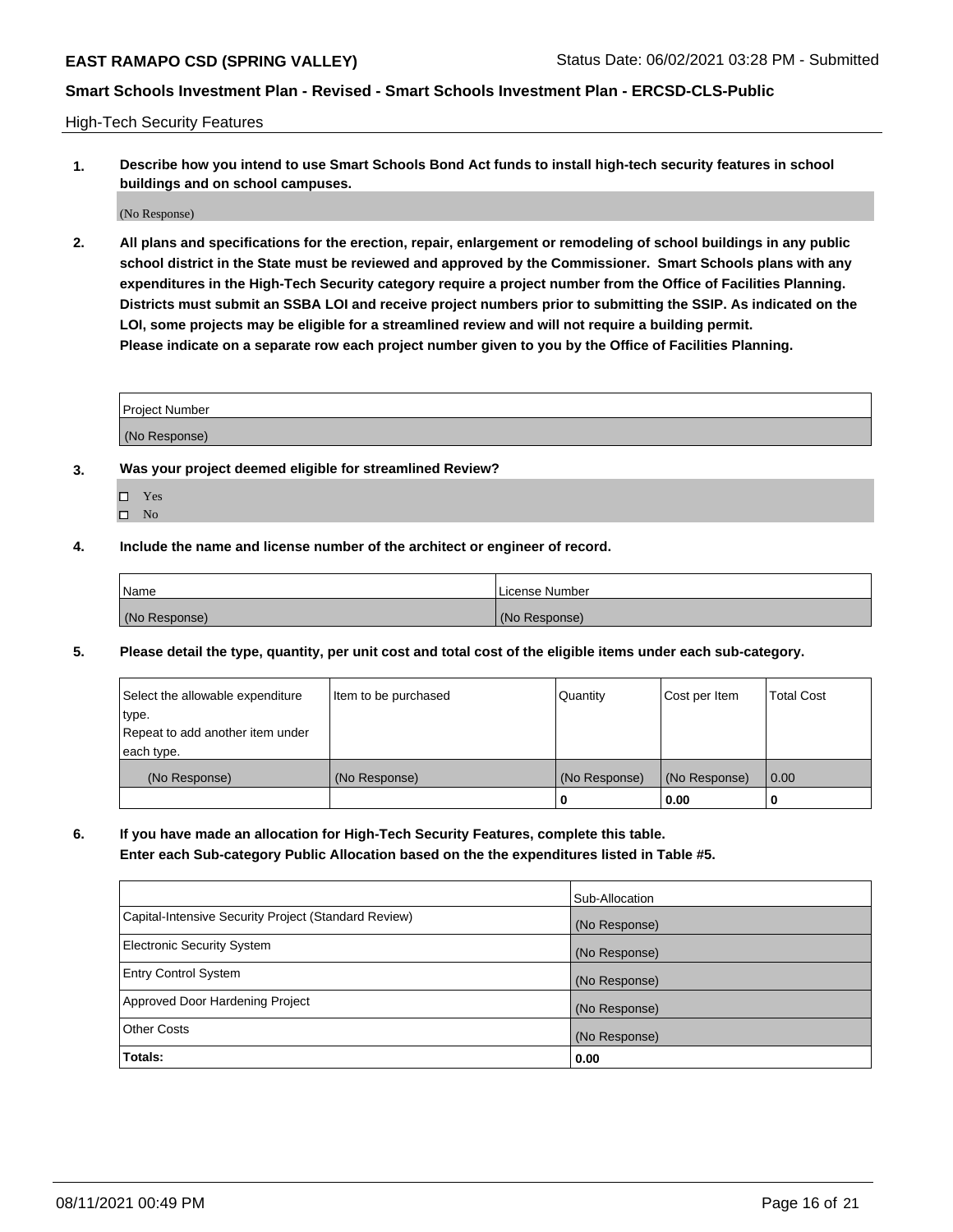Non-Public Schools

**1. Describe your plan to utilize SSBA funds to purchase devices and loan to the nonpublic schools within your district. Please specify what devices have been requested by the nonpublic schools. If the nonpublic schools have not finalized requests, the district should provide the date nonpublic schools will submit the request by.**

**Please note: If this plan has been identified as a Remote Learning Plan to be submitted and reviewed on an expedited basis, the district should state that they will reach out to the nonpublic schools upon submission of the application, in lieu of responding to the question above.**

We have consulted with the nonpublic schools in our district regarding the SSBA and each school's allocation. We have asked the schools to submit to us a preliminary list of classroom devices that they would like the district to purchase and loan to them. Among the items are: interactive whiteboards, laptops, desktops, servers, projectors, tablets, printers, cameras, and other classroom devices and accessories. Once our SSBA Supplement has been approved by NYSED, we will obtain quotes for each school and begin the purchase and loan process. We anticipate having quotes for our nonpublic schools approximately 4 weeks after this SSBA Supplement is approved.

**2. A final Smart Schools Investment Plan cannot be approved until school authorities have adopted regulations specifying the date by which requests from nonpublic schools for the purchase and loan of Smart Schools Bond Act classroom technology must be received by the district.**

By checking this box, you certify that you have such a plan and associated regulations in place that have been made public.

**2a. Please enter the date each year nonpublic schools must request loanable items from the school district. This date cannot be earlier than June 1 of the previous school year.**

Second Friday in March (e.g., March 11, 2022)021

### **3. Final 2014-15 BEDS Enrollment to calculate Nonpublic Sharing Requirement (no changes allowed.)**

|            | <b>Public Enrollment</b> | l Nonpublic Enrollment | <sup>1</sup> Total Enrollment | l Nonpublic Percentage |
|------------|--------------------------|------------------------|-------------------------------|------------------------|
| Enrollment | 8,497                    | 22,895                 | 31.392.00                     | 72.93                  |

# **4. Nonpublic Loan Calculator**

|                                                         | Loanable     | Loanable         | Additional       | Estimated | Previously | Cumulative | <b>Final Per</b> | l Final Total      |
|---------------------------------------------------------|--------------|------------------|------------------|-----------|------------|------------|------------------|--------------------|
|                                                         | School       | Classroom        | Nonpublic        | Per Pupil | Approved   | Per Pupil  | Pupil Loan       | ⊺Loan              |
|                                                         | Connectivity | Technology       | Loan             | Amount -  | Per Pupil  | Loan       | Amount -         | Amount -           |
|                                                         |              |                  | (Optional)       | This Plan | Amount(s)  | Amount     | This Plan        | This Plan          |
| Required Nonpublic 0.00<br>Loan                         |              | 2,016,946.1<br>6 |                  | 64.25     | 38.95      | 103.20     | 64.25            | 1,471,011.1<br>l 6 |
| Final Adjusted Loan<br>- (If additional loan<br> funds) | 0.00         | 2,016,946.1<br>6 | (No<br>Response) | 64.25     | 38.95      | 103.20     | 64.25            | 1,471,011.1<br>l 6 |

## **5. Nonpublic Share**

|                                          | Final Per Pupil Amount | Final Nonpublic Loan Amount |
|------------------------------------------|------------------------|-----------------------------|
| Pending and Previously<br>Approved Plans | 38.95                  | 891.744.34                  |
| This Plan                                | 64.25                  | 1.471.011.16                |
| Total                                    | 103.20                 | 2,362,755.50                |

## **6. Distribution of Nonpublic Loan Amount by School**

| Nonpublic School Name        | 2018-19 K-12 Enrollment | Special Ed School? If Yes, not eligible |
|------------------------------|-------------------------|-----------------------------------------|
| A H SCHREIBER HEBREW ACAD OF | 407                     | <b>No</b>                               |
| <b>ROCKLAN</b>               |                         |                                         |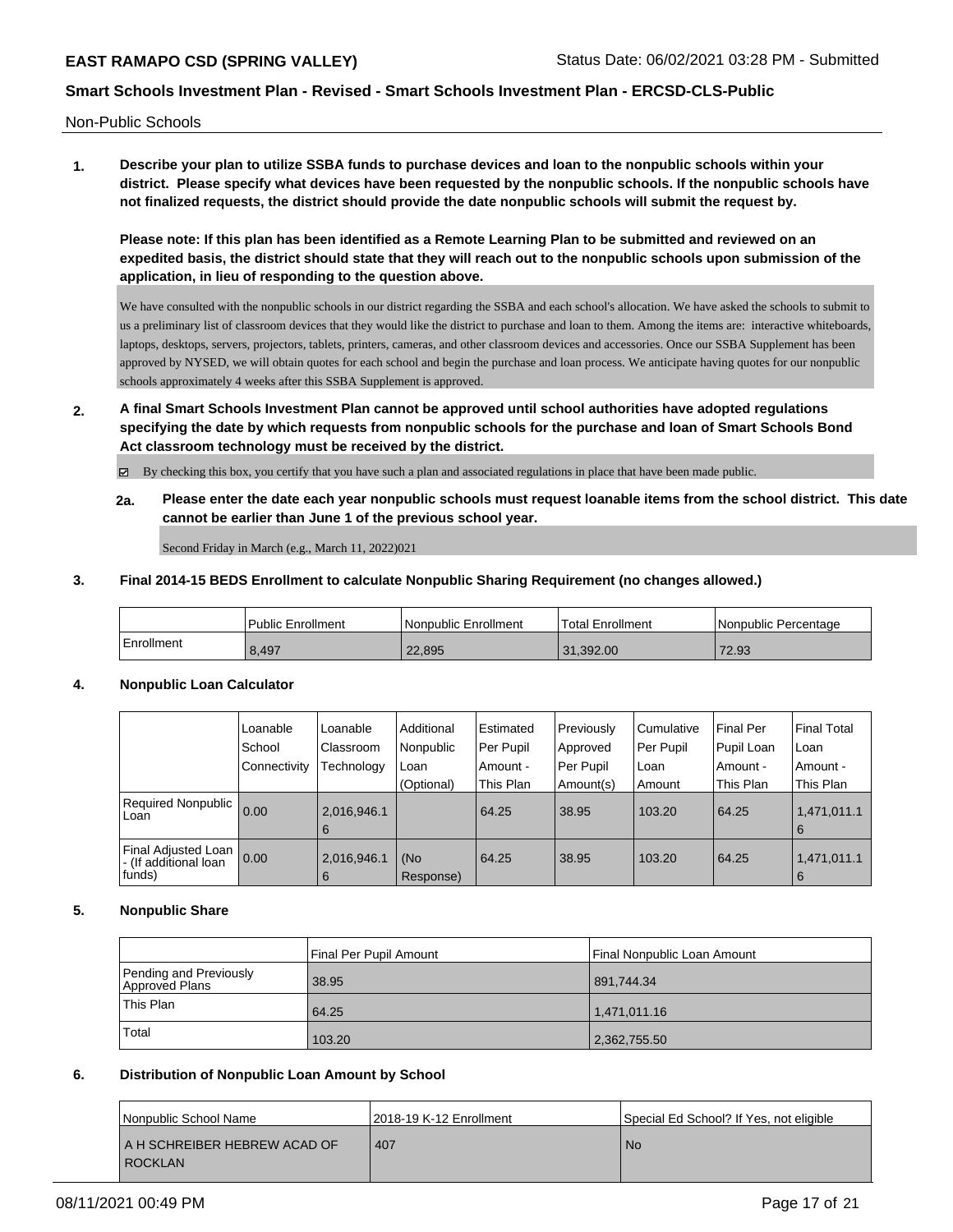Non-Public Schools

| Nonpublic School Name                                | 2018-19 K-12 Enrollment | Special Ed School? If Yes, not eligible |
|------------------------------------------------------|-------------------------|-----------------------------------------|
| ATERES BAIS YAAKOV ACAD OF<br><b>ROCKLAND</b>        | 259                     | <b>No</b>                               |
| AVIR YAKOV ADDISON BOYCE                             | 734                     | <b>No</b>                               |
| AVIR YAKOV BOYS SCHOOL                               | 107                     | <b>No</b>                               |
| AVIR YAKOV ELEMENTARY                                | 1155                    | <b>No</b>                               |
| <b>AVIR YAKOV MIDDLE</b>                             | 353                     | <b>No</b>                               |
| <b>BAIS BINYOMIN ACADEMY</b>                         | 47                      | <b>No</b>                               |
| <b>BAIS SHIFRA MIRIAM</b>                            | 270                     | <b>No</b>                               |
| <b>BAIS TRANY OF MONSEY</b>                          | 408                     | <b>No</b>                               |
| (No Response)                                        | (No Response)           | (No Response)                           |
| <b>BAIS YAAKOV CHOFETZ CHAIM-</b><br><b>POMONA</b>   | 314                     | <b>No</b>                               |
| <b>BAIS YAAKOV D'RAV HIRSCH</b>                      | 91                      | <b>No</b>                               |
| <b>BAIS YAAKOV ELEM SCHOOL OF</b><br><b>ROCKLAND</b> | 407                     | <b>No</b>                               |
| BAIS YAAKOV HS OF SPRING VALLEY                      | 373                     | <b>No</b>                               |
| <b>BAIS YAAKOV SHIRAS MIRIAM</b>                     | 22                      | <b>No</b>                               |
| <b>BAIS YEHUDA</b>                                   | 105                     | <b>No</b>                               |
| <b>BAS MIKROH</b>                                    | 489                     | <b>No</b>                               |
| BETH ROCHEL SCHOOL-GIRLS                             | 1278                    | <b>No</b>                               |
| BNEI YAKOV YOSEF OF MONSEY                           | 68                      | <b>No</b>                               |
| <b>BNEI YAKOV YOSEF OF MONSEY - SITE</b><br>2        | 238                     | <b>No</b>                               |
| <b>BNOS CHANA VIEN</b>                               | 49                      | <b>No</b>                               |
| BNOS DERECH YISROEL OF MONSEY                        | 325                     | <b>No</b>                               |
| <b>BNOS ESTHER PUPA</b>                              | 526                     | <b>No</b>                               |
| BNOS VISNITZ - 1 SCHOOL TERRACE                      | 1278                    | <b>No</b>                               |
| BNOS VISNITZ - 15 ELYON                              | 929                     | <b>No</b>                               |
| BNOS VISNITZ - 230 MAPLE                             | 592                     | <b>No</b>                               |
| BNOS VIZNITZ - 229 MAPLE                             | 509                     | <b>No</b>                               |
| BNOS ZION OF BOBOV MONSEY                            | 40                      | <b>No</b>                               |
| BOBOVER YESHIVA OF MONSEY                            | 243                     | <b>No</b>                               |
| CHEDER CHABAD OF MONSEY                              | 283                     | <b>No</b>                               |
| CHEDER CHABAD OF MONSEY                              | 175                     | <b>No</b>                               |
| CONG BAIS CHINUCH TORAS EMACHU                       |                         | <b>No</b>                               |
| CONG KHAL YEREIM YESH BAIS HILLEL                    | 96                      | <b>No</b>                               |
| CONG MACHZIKEI HADAS OF BELZ                         | 502                     | <b>No</b>                               |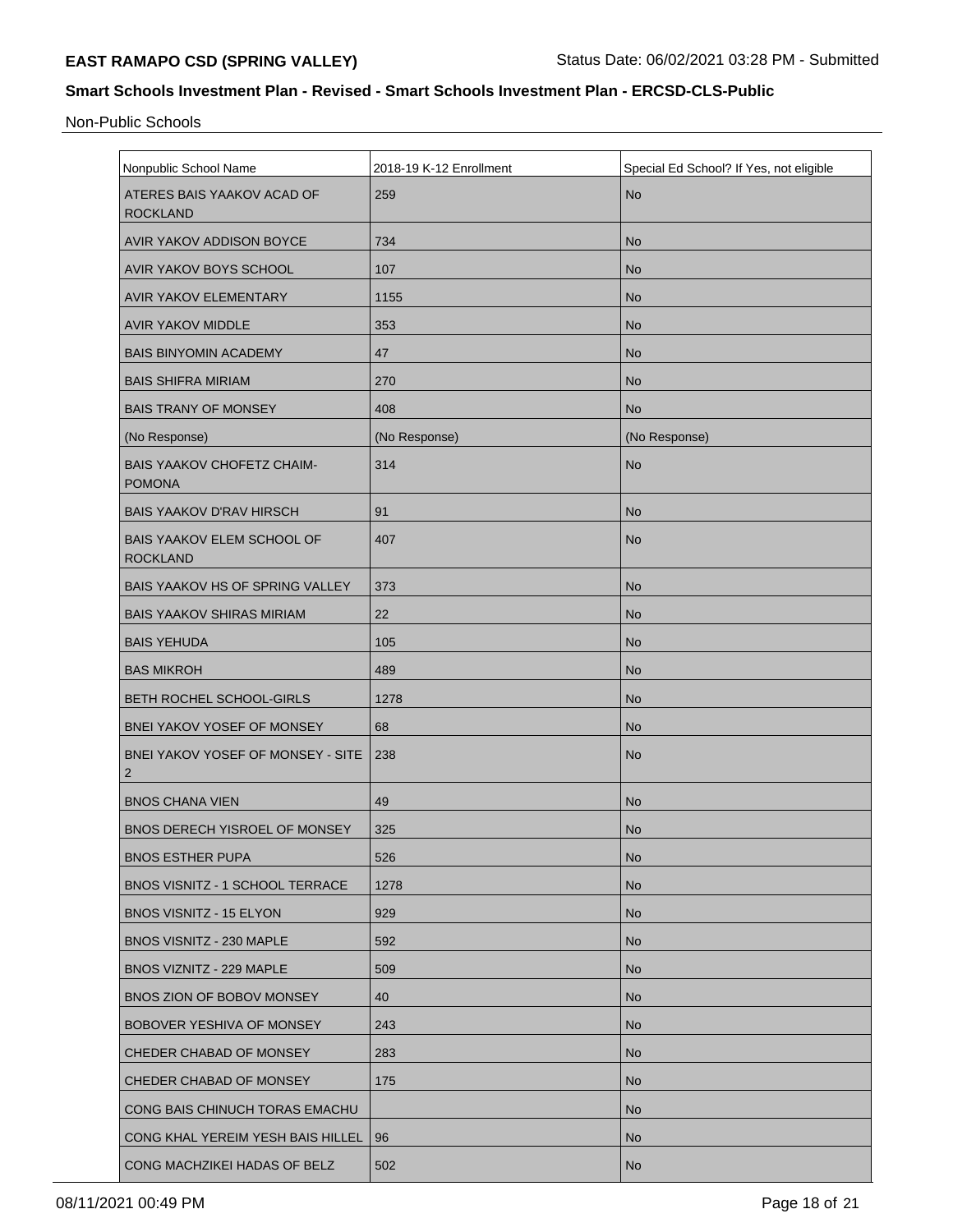Non-Public Schools

| Nonpublic School Name                                 | 2018-19 K-12 Enrollment | Special Ed School? If Yes, not eligible |  |  |
|-------------------------------------------------------|-------------------------|-----------------------------------------|--|--|
| CONG YESHIVA OF GREATER MONSEY<br><b>INC</b>          | 285                     | <b>No</b>                               |  |  |
| CONGRE MACHON TIFERES BACHURIM                        | 17                      | <b>No</b>                               |  |  |
| CONGREGATION BAIS CHANA MALKA                         | 227                     | <b>No</b>                               |  |  |
| <b>CONGREGATION BAIS CHINUCH</b><br><b>ATERES BNO</b> |                         | <b>No</b>                               |  |  |
| <b>CONGREGATION BAIS CHINUCH</b><br><b>ATERES BNO</b> | 341                     | <b>No</b>                               |  |  |
| <b>CONGREGATION BAIS MALKA</b>                        | 682                     | <b>No</b>                               |  |  |
| <b>CONGREGATION DIVREI CHAIM</b>                      | 202                     | <b>No</b>                               |  |  |
| <b>CONGREGATION KOIFER NEFESH</b>                     | 320                     | <b>No</b>                               |  |  |
| (No Response)                                         | (No Response)           | (No Response)                           |  |  |
| CONGREGATION NOAM E LISENK                            | 165                     | <b>No</b>                               |  |  |
| CONGREGATION PE'ER BAIS YAAKOV                        | 49                      | <b>No</b>                               |  |  |
| <b>CONGREGATION RAMAPO CHEDER</b>                     |                         | <b>No</b>                               |  |  |
| <b>CONGREGATION TIFERES YISROEL</b>                   | 30                      | <b>No</b>                               |  |  |
| <b>CONGREGATION YESHIVA NOIAM</b><br><b>MGODIM</b>    | 216                     | <b>No</b>                               |  |  |
| <b>CONGREGATION YESHIVAS MEON</b><br><b>HATORAH</b>   | 61                      | <b>No</b>                               |  |  |
| <b>CONGREGATION YESHUOS MOSHE</b><br><b>VIZNITZ</b>   | 31                      | <b>No</b>                               |  |  |
| <b>CONGREGATION YESHUOS MOSHE</b><br><b>VIZNITZ</b>   | 134                     | <b>No</b>                               |  |  |
| <b>CONGREGRATION TALMUD TORAH</b><br><b>IMREI BIN</b> | 50                      | <b>No</b>                               |  |  |
| CORNERSTONE CHRISTIAN SCHOOL                          | 124                     | No                                      |  |  |
| <b>GREEN MEADOW WALDORF SCHOOL</b>                    | 310                     | <b>No</b>                               |  |  |
| <b>HAMESIVTA OF MONSEY</b>                            |                         | <b>No</b>                               |  |  |
| <b>IMREI SHUFER</b>                                   | 123                     | <b>No</b>                               |  |  |
| <b>KESSER BAIS YAKOV</b>                              |                         | <b>No</b>                               |  |  |
| <b>MESIFTA BETH SHRAGA</b>                            | 67                      | <b>No</b>                               |  |  |
| <b>MESIVTA AHAVAS HATORAH</b>                         | 87                      | <b>No</b>                               |  |  |
| <b>MESIVTA MAAMAR MORDECHAI</b>                       | 49                      | <b>No</b>                               |  |  |
| <b>MESIVTA OF YESHIVA D'MONSEY</b>                    | 69                      | <b>No</b>                               |  |  |
| MONSEY BEIS CHAYA MUSHKA-HIGH<br><b>SCHOOL</b>        | 98                      | <b>No</b>                               |  |  |
| MOSDOS SANZ KLAUSENBURG OF<br><b>MONSEY</b>           | 251                     | <b>No</b>                               |  |  |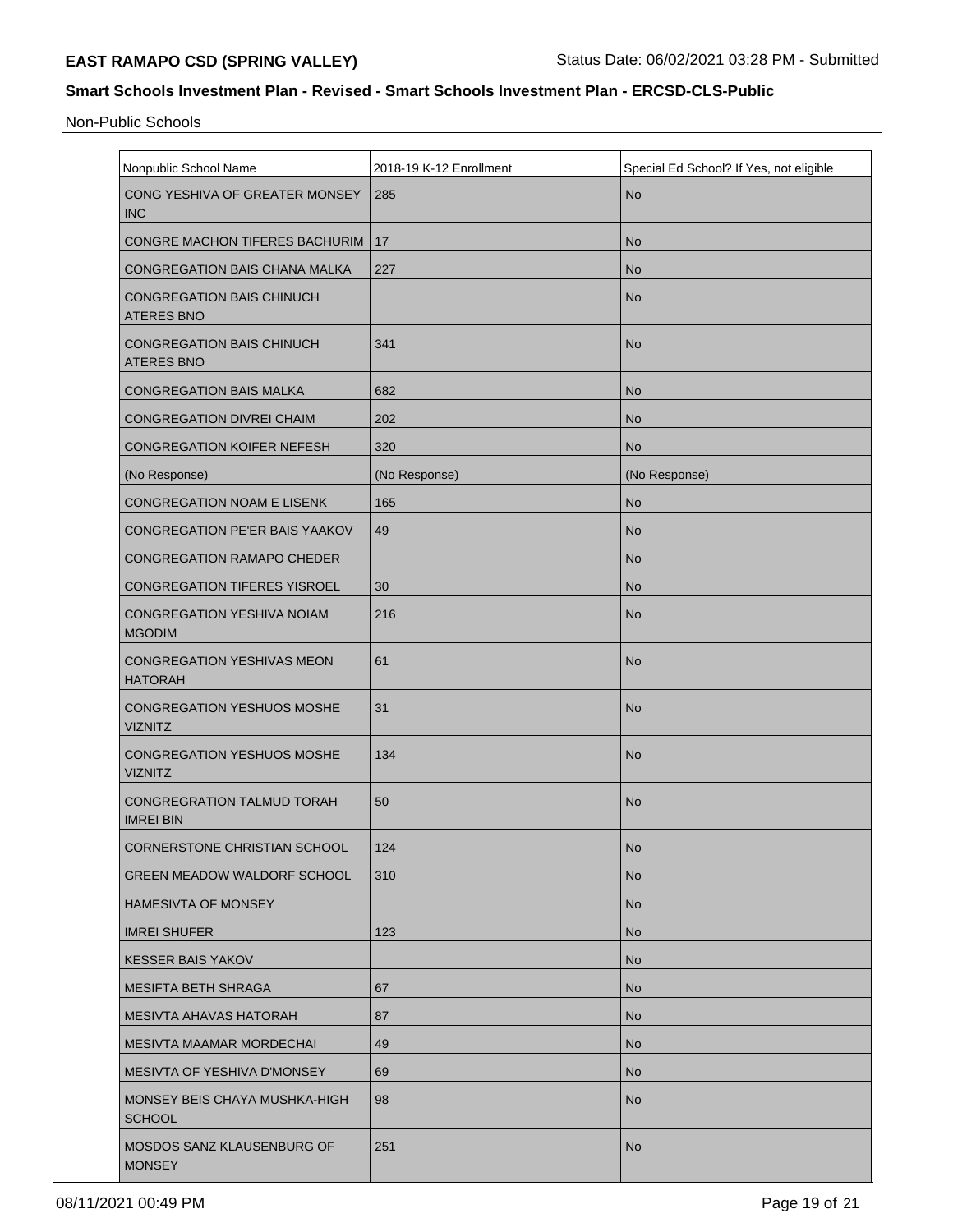Non-Public Schools

| Nonpublic School Name                               | 2018-19 K-12 Enrollment | Special Ed School? If Yes, not eligible |  |  |
|-----------------------------------------------------|-------------------------|-----------------------------------------|--|--|
| <b>MOSDOS SANZ KLAUSENBURG OF</b><br><b>MONSEY</b>  | 254                     | <b>No</b>                               |  |  |
| MOSDOS SANZ OF MONSEY                               | 129                     | <b>No</b>                               |  |  |
| OHR CHADASH OF MONSEY                               | 8                       | <b>No</b>                               |  |  |
| OHR YOSEF OF ROCKLAND COUNTY                        | 43                      | <b>No</b>                               |  |  |
| ROCKLAND INST FOR SPEC EDUC                         | 46                      | Yes                                     |  |  |
| SHAAREI ARAZIM OF MONSEY                            | 64                      | <b>No</b>                               |  |  |
| SHAAREI TORAH OF ROCKLAND                           | 67                      | <b>No</b>                               |  |  |
| SKILL BUILDING CENTER (THE)                         | 103                     | <b>No</b>                               |  |  |
| TALMUD TORAH BOBOV MONSEY                           | 310                     | <b>No</b>                               |  |  |
| TALMUD TORAH BOBOV-GIRLS                            | 374                     | <b>No</b>                               |  |  |
| TALMUD TORAH DARKEI AVOS -<br><b>MONSEY</b>         | 81                      | <b>No</b>                               |  |  |
| <b>TALMUD TORAH DARKEI AVOS-</b><br><b>MONSEY 2</b> | 54                      | <b>No</b>                               |  |  |
| TALMUD TORAH KHAL ADAS YEREIM                       | 265                     | <b>No</b>                               |  |  |
| UNITED TALMUDICAL ACA-BOYS HS                       | 201                     | <b>No</b>                               |  |  |
| UNITED TALMUDICAL ACADEMY                           | 413                     | <b>No</b>                               |  |  |
| UNITED TALMUDICAL ACADEMY - BOYS                    |                         | <b>No</b>                               |  |  |
| <b>UTA</b>                                          | 1953                    | <b>No</b>                               |  |  |
| YESHIVA AHAVATH ISRAEL-BNOS<br><b>VISNITZ</b>       | 402                     | <b>No</b>                               |  |  |
| (No Response)                                       | (No Response)           | (No Response)                           |  |  |
| YESHIVA AVIR YAAKOV                                 | 914                     | <b>No</b>                               |  |  |
| YESHIVA BAIS HACHINUCH                              | 61                      | <b>No</b>                               |  |  |
| YESHIVA BETH DAVID                                  | 868                     | <b>No</b>                               |  |  |
| YESHIVA BETH MIKROH                                 | 586                     | <b>No</b>                               |  |  |
| YESHIVA DARKEI EMUNAH                               | 248                     | <b>No</b>                               |  |  |
| YESHIVA DARKEI EMUNAH 2                             |                         | <b>No</b>                               |  |  |
| YESHIVA DEGEL HATORAH                               | 215                     | <b>No</b>                               |  |  |
| YESHIVA DERECH HATORAH OF<br><b>MONSEY</b>          |                         | <b>No</b>                               |  |  |
| YESHIVA GEDOLAH OF SOUTH<br><b>MONSEY</b>           | 77                      | <b>No</b>                               |  |  |
| YESHIVA HIGH SCHOOL OF MONSEY                       | 119                     | <b>No</b>                               |  |  |
| YESHIVA KETANA TORAS CHAIM                          |                         | <b>No</b>                               |  |  |
| YESHIVA KINYAN TORAH                                | 80                      | <b>No</b>                               |  |  |